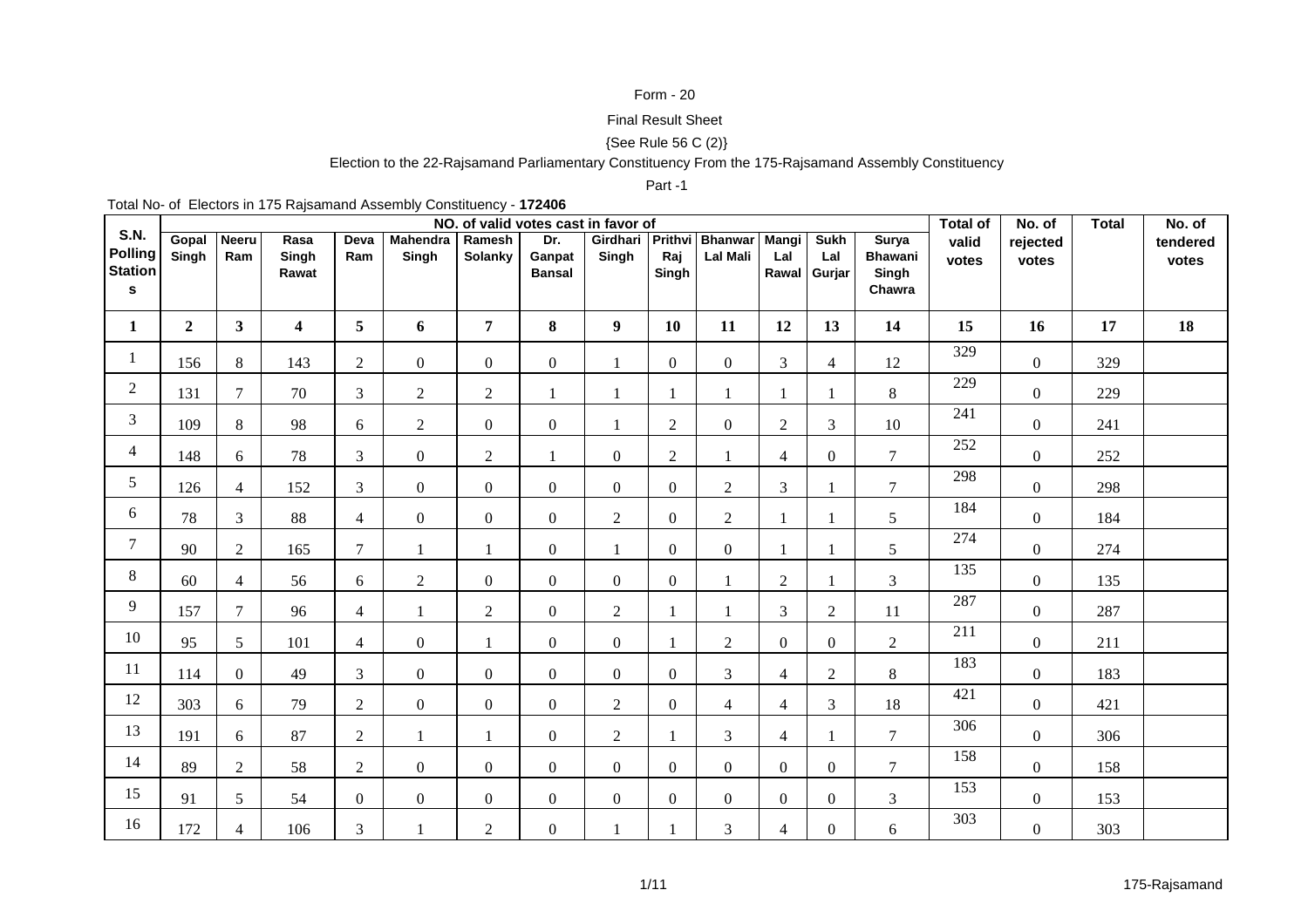|                                                         |                |                     |                        |                 |                          |                   |                                | NO. of valid votes cast in favor of |                         |                                   |                              |                              |                                                   | <b>Total of</b>  | No. of            | <b>Total</b> | No. of            |
|---------------------------------------------------------|----------------|---------------------|------------------------|-----------------|--------------------------|-------------------|--------------------------------|-------------------------------------|-------------------------|-----------------------------------|------------------------------|------------------------------|---------------------------------------------------|------------------|-------------------|--------------|-------------------|
| S.N.<br><b>Polling</b><br><b>Station</b><br>$\mathbf s$ | Gopal<br>Singh | <b>Neeru</b><br>Ram | Rasa<br>Singh<br>Rawat | Deva<br>Ram     | <b>Mahendra</b><br>Singh | Ramesh<br>Solanky | Dr.<br>Ganpat<br><b>Bansal</b> | Girdhari<br>Singh                   | Prithvi<br>Raj<br>Singh | <b>Bhanwar</b><br><b>Lal Mali</b> | <b>Mangi</b><br>Lal<br>Rawal | <b>Sukh</b><br>Lal<br>Gurjar | <b>Surya</b><br><b>Bhawani</b><br>Singh<br>Chawra | valid<br>votes   | rejected<br>votes |              | tendered<br>votes |
| 17                                                      |                |                     |                        |                 |                          |                   |                                |                                     |                         |                                   |                              |                              |                                                   | 312              |                   |              |                   |
|                                                         | 174            | $\overline{7}$      | 116                    | $\overline{2}$  | $\boldsymbol{0}$         | $\mathbf{0}$      | $\mathbf{1}$                   | $\overline{0}$                      | $\overline{0}$          | $\mathbf{1}$                      | $\overline{3}$               | 1                            | $\tau$                                            | 598              | $\boldsymbol{0}$  | 312          |                   |
| 18                                                      | 392            | 9                   | 178                    | -1              | 1                        | $\boldsymbol{0}$  | $\overline{2}$                 | $\boldsymbol{0}$                    | $\overline{0}$          | 3                                 | $\overline{2}$               | $\mathbf{1}$                 | 9                                                 |                  | $\boldsymbol{0}$  | 598          |                   |
| 19                                                      | 98             | $\mathfrak{Z}$      | 152                    | $\overline{2}$  | $\mathbf{1}$             | $\mathbf{1}$      | $\boldsymbol{0}$               | $\mathbf{1}$                        | $\overline{0}$          | $\boldsymbol{0}$                  | $\overline{4}$               | $\overline{0}$               | $\mathbf{1}$                                      | 263              | $\boldsymbol{0}$  | 263          |                   |
| $20\,$                                                  | 124            | 5 <sup>5</sup>      | 75                     | $\mathbf{1}$    | $\boldsymbol{0}$         | $\mathbf{0}$      | $\overline{0}$                 | $\boldsymbol{0}$                    | $\Omega$                | $\boldsymbol{0}$                  | $\mathbf{1}$                 | $\mathbf{1}$                 | $\overline{2}$                                    | 209              | $\boldsymbol{0}$  | 209          |                   |
| 21                                                      | 160            | $5\overline{)}$     | 112                    | 3               | $\overline{0}$           | $\boldsymbol{0}$  | $\mathbf{0}$                   | $\overline{0}$                      | $\Omega$                | $\overline{0}$                    | $\overline{2}$               | $\overline{2}$               | $\mathfrak{Z}$                                    | 287              | $\boldsymbol{0}$  | 287          |                   |
| 22                                                      | 222            | 12                  | 81                     | $\overline{3}$  | $\mathbf{1}$             | $\mathbf{1}$      | $\overline{0}$                 | $\overline{0}$                      | $\Omega$                | $\overline{2}$                    | $\overline{3}$               | 3                            | 11                                                | 339              | $\overline{0}$    | 339          |                   |
| 23                                                      | 36             | $\mathfrak{Z}$      | 140                    | 6               | $\mathbf{1}$             | $\boldsymbol{0}$  | $\mathbf{0}$                   | $\boldsymbol{0}$                    | $\overline{0}$          | $\overline{2}$                    | 1                            | $\mathbf{1}$                 | 14                                                | 204              | $\boldsymbol{0}$  | 204          |                   |
| 24                                                      | 75             | $\overline{7}$      | 290                    | $\overline{4}$  | $\mathbf{1}$             | 1                 | $\mathbf{1}$                   | $\mathbf{0}$                        | $\Omega$                | $\mathbf{0}$                      | 1                            | 5                            | 17                                                | 402              | $\overline{0}$    | 402          |                   |
| 25                                                      | 123            | $\overline{4}$      | 126                    | $\overline{3}$  | $\overline{2}$           | $\mathbf{0}$      | $\overline{0}$                 | $\overline{0}$                      | $\overline{0}$          | $\overline{4}$                    | $\overline{4}$               | $\overline{0}$               | $10\,$                                            | $\overline{276}$ | $\overline{0}$    | 276          |                   |
| 26                                                      | 63             | $\overline{7}$      | 84                     | $\mathfrak{Z}$  | $\overline{2}$           | 1                 | $\mathbf{1}$                   | $\boldsymbol{0}$                    | $\overline{0}$          | $\mathbf{1}$                      | $\overline{3}$               | $\mathbf{1}$                 | 8                                                 | 174              | $\boldsymbol{0}$  | 174          |                   |
| $27\,$                                                  | 244            | 11                  | 151                    | $\tau$          | $\overline{2}$           | $\mathbf{1}$      | $\mathbf{1}$                   | $\boldsymbol{0}$                    | $\overline{0}$          | $\mathbf{1}$                      | $\overline{3}$               | $\overline{2}$               | 16                                                | 439              | $\overline{0}$    | 439          |                   |
| $28\,$                                                  | 156            | 5 <sup>5</sup>      | 163                    | $\overline{4}$  | $\overline{0}$           | $\overline{c}$    | $\mathbf{1}$                   | $\mathbf{0}$                        | $\Omega$                | $\overline{0}$                    | $\overline{4}$               | $\overline{2}$               | 8                                                 | 345              | $\overline{0}$    | 345          |                   |
| 29                                                      | 198            | 6                   | 165                    | 3               | $\mathbf{1}$             | $\mathbf{1}$      | $\overline{0}$                 | $\overline{2}$                      | $\overline{0}$          | $\mathbf{1}$                      | 9                            | $\mathbf{1}$                 | $20\,$                                            | 407              | $\overline{0}$    | 407          |                   |
| 30                                                      | 263            | $\overline{7}$      | 71                     | $\mathbf{1}$    | $\overline{0}$           | $\boldsymbol{0}$  | $\overline{0}$                 | $\overline{0}$                      | $\mathbf{1}$            | $\overline{0}$                    | 1                            | $\mathbf{1}$                 | 13                                                | 358              | $\overline{0}$    | 358          |                   |
| 31                                                      | 195            | 5 <sup>5</sup>      | 61                     | $\overline{0}$  | $\overline{0}$           | $\boldsymbol{0}$  | $\mathbf{1}$                   | $\mathbf{1}$                        | $\mathbf{1}$            | 1                                 | $\mathbf{1}$                 | $\overline{2}$               | 9                                                 | 277              | $\overline{0}$    | 277          |                   |
| 32                                                      | 110            | 6                   | 67                     | $\overline{0}$  | $\overline{0}$           | $\boldsymbol{0}$  | $\overline{0}$                 | $\overline{0}$                      | $\overline{0}$          | $\overline{0}$                    | $\overline{4}$               | $\overline{0}$               | $8\,$                                             | 195              | $\overline{0}$    | 195          |                   |
| 33                                                      | 199            | $5\overline{)}$     | 117                    | $5\overline{)}$ | $\overline{0}$           | $\mathbf{1}$      | $\overline{0}$                 | $\mathbf{1}$                        | $\overline{0}$          | $\overline{2}$                    | 5                            | $\overline{2}$               | 10                                                | 347              | $\overline{0}$    | 347          |                   |
| 34                                                      | 86             | $\overline{7}$      | 143                    | $\mathbf{1}$    | $\overline{2}$           | $\boldsymbol{0}$  | $\overline{0}$                 | $\boldsymbol{0}$                    | $\overline{0}$          | 3                                 | 5                            | $\mathbf{1}$                 | 6                                                 | 254              | $\overline{0}$    | 254          |                   |
| 35                                                      | 267            | $\overline{7}$      | 258                    | $8\phantom{.}$  | $\overline{2}$           | $\overline{2}$    | 1                              | $\boldsymbol{0}$                    | $\overline{0}$          | $\overline{3}$                    | 5                            | $\overline{2}$               | $21\,$                                            | 576              | $\overline{0}$    | 576          |                   |
| 36                                                      | 184            | 11                  | 64                     | $\mathbf{1}$    | $\overline{0}$           | 1                 | $\mathbf{1}$                   | $\mathbf{0}$                        | $\mathbf{1}$            | $\mathbf{1}$                      | $\overline{0}$               | $\mathfrak{S}$               | $20\,$                                            | 289              | $\boldsymbol{0}$  | 289          |                   |
| 37                                                      | 92             | $\mathfrak{Z}$      | 43                     | $\mathbf{1}$    | $\overline{0}$           | $\mathbf{0}$      | $\overline{0}$                 | $\boldsymbol{0}$                    | $\overline{0}$          | $\overline{2}$                    | $\overline{0}$               | $\overline{2}$               | 8                                                 | 151              | $\boldsymbol{0}$  | 151          |                   |
| 38                                                      | 37             | $\mathfrak{Z}$      | 76                     | $\mathbf{1}$    | $\boldsymbol{0}$         | $\boldsymbol{0}$  | $\overline{0}$                 | $\boldsymbol{0}$                    | $\boldsymbol{0}$        | $\mathbf{1}$                      | $\overline{0}$               | $\overline{0}$               | 5                                                 | 123              | $\boldsymbol{0}$  | 123          |                   |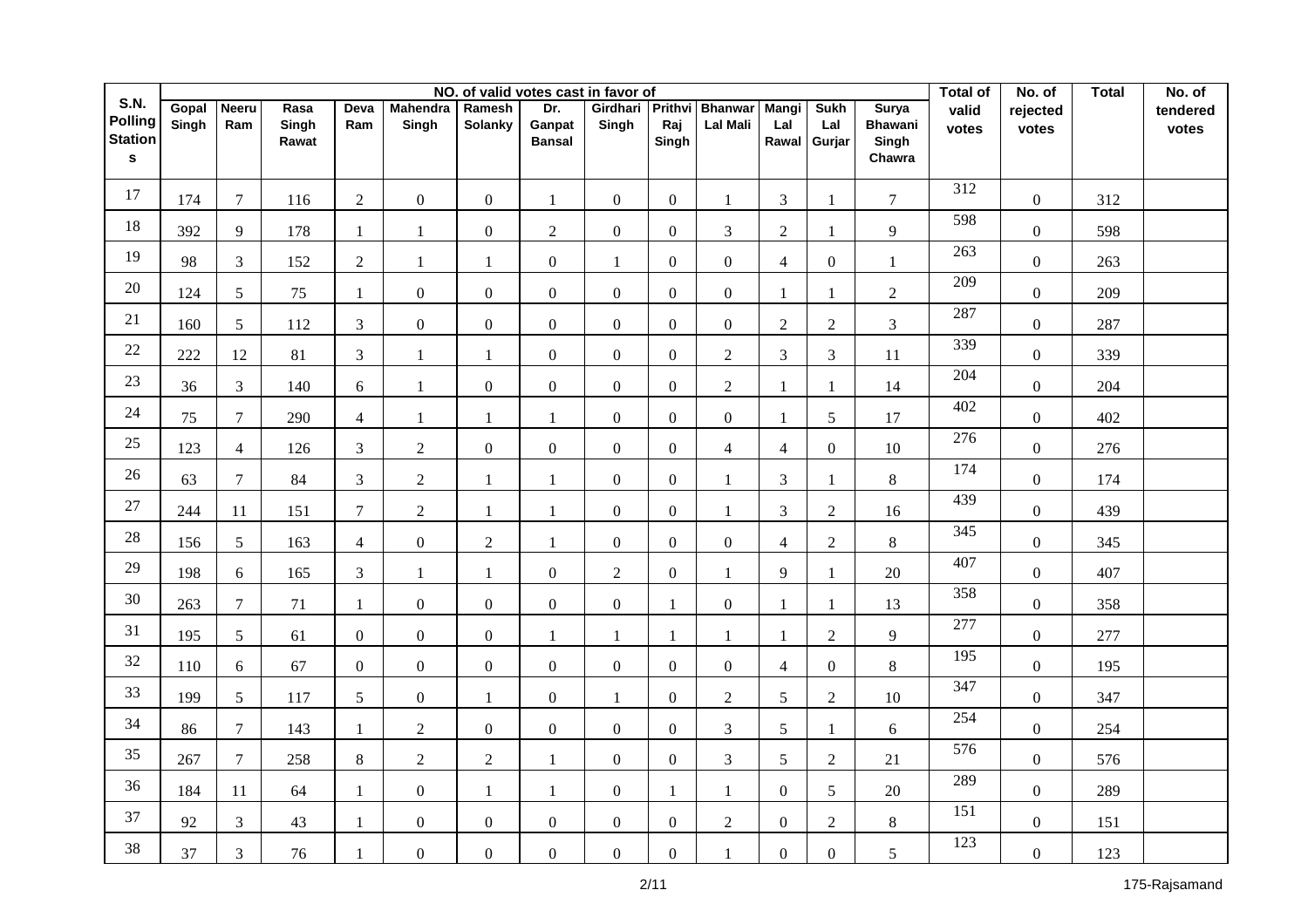|                                               | NO. of valid votes cast in favor of |                     |                        |                |                          |                          |                                |                   |                         |                                   |                       |                              |                                                   | <b>Total of</b>  | No. of            | <b>Total</b> | No. of            |
|-----------------------------------------------|-------------------------------------|---------------------|------------------------|----------------|--------------------------|--------------------------|--------------------------------|-------------------|-------------------------|-----------------------------------|-----------------------|------------------------------|---------------------------------------------------|------------------|-------------------|--------------|-------------------|
| <b>S.N.</b><br>Polling<br><b>Station</b><br>s | Gopal<br>Singh                      | <b>Neeru</b><br>Ram | Rasa<br>Singh<br>Rawat | Deva<br>Ram    | <b>Mahendra</b><br>Singh | Ramesh<br><b>Solanky</b> | Dr.<br>Ganpat<br><b>Bansal</b> | Girdhari<br>Singh | Prithvi<br>Raj<br>Singh | <b>Bhanwar</b><br><b>Lal Mali</b> | Mangi<br>Lal<br>Rawal | <b>Sukh</b><br>Lal<br>Gurjar | <b>Surya</b><br><b>Bhawani</b><br>Singh<br>Chawra | valid<br>votes   | rejected<br>votes |              | tendered<br>votes |
| 39                                            | 208                                 | $\overline{4}$      | 100                    | 1              | 1                        | $\boldsymbol{0}$         | $\mathbf{0}$                   | $\boldsymbol{0}$  | 1                       | $\overline{0}$                    | $\mathbf{1}$          | $\mathbf{1}$                 | $10\,$                                            | 327              | $\overline{0}$    | 327          | $\mathbf{1}$      |
| 40                                            | 119                                 | $\overline{4}$      | 45                     | 1              | $\overline{0}$           | $\boldsymbol{0}$         | $\boldsymbol{0}$               | $\boldsymbol{0}$  | -1                      | $\overline{2}$                    | 1                     | $\boldsymbol{0}$             | 5                                                 | 178              | $\boldsymbol{0}$  | 178          |                   |
| 41                                            | 160                                 | 6                   | 89                     | $\mathbf{0}$   | $\mathbf{1}$             | $\boldsymbol{0}$         | $\boldsymbol{0}$               | $\mathbf{1}$      | $\boldsymbol{0}$        | $\overline{4}$                    | $\overline{4}$        | $\mathbf{1}$                 | 9                                                 | 275              | $\boldsymbol{0}$  | 275          |                   |
| 42                                            | 163                                 | $\overline{4}$      | 83                     | $\mathbf{1}$   | $\mathbf{0}$             | $\mathbf{1}$             | $\boldsymbol{0}$               | $\boldsymbol{0}$  | $\overline{1}$          | $\mathbf{1}$                      | $\overline{2}$        | $\mathfrak{Z}$               | 9                                                 | 268              | $\mathbf{0}$      | 268          |                   |
| 43                                            | 133                                 | 3                   | 316                    | 6              | $\overline{2}$           | $\mathbf{1}$             | $\mathbf{0}$                   | $\overline{0}$    | 3                       | $\overline{4}$                    | 22                    | $\overline{2}$               | $21\,$                                            | 513              | $\mathbf{0}$      | 513          |                   |
| 44                                            | 155                                 | $\overline{7}$      | 172                    | $\overline{4}$ | $\overline{3}$           | $\overline{1}$           | $\overline{0}$                 | $\overline{2}$    | $\Omega$                | $\overline{3}$                    | $\overline{2}$        | $\mathbf{1}$                 | $\mathfrak{Z}$                                    | 353              | $\overline{0}$    | 353          |                   |
| 45                                            | 69                                  | 6                   | 144                    | 5              | $\overline{0}$           | $\mathbf{0}$             | $\mathbf{0}$                   | 1                 | $\boldsymbol{0}$        | 1                                 | $\overline{0}$        | 1                            | $\overline{4}$                                    | 231              | $\overline{0}$    | 231          |                   |
| 46                                            | 218                                 | 17                  | 187                    | 11             | $\overline{3}$           | $\overline{4}$           | $\mathbf{1}$                   | $\boldsymbol{0}$  | $\overline{2}$          | 5                                 | 12                    | 1                            | 27                                                | 488              | $\overline{0}$    | 488          |                   |
| 47                                            | 287                                 | 11                  | 131                    | 6              | $\overline{0}$           | $\overline{2}$           | $\overline{0}$                 | $\overline{0}$    | $\boldsymbol{0}$        | 1                                 | 3                     | $\overline{4}$               | 17                                                | 462              | $\overline{0}$    | 462          |                   |
| 48                                            | 201                                 | 5                   | 141                    | 6              | $\overline{0}$           | $\mathbf{1}$             | $\mathbf{1}$                   | $\overline{2}$    |                         | $\overline{4}$                    | 6                     | 1                            | 28                                                | 397              | $\mathbf{0}$      | 397          |                   |
| 49                                            | 112                                 | 9                   | 123                    | 5              | $\mathbf{1}$             | $\mathfrak{Z}$           | $\mathbf{0}$                   | $\overline{4}$    | $\mathfrak{Z}$          | 3                                 | 5                     | 1                            | 15                                                | 284              | $\boldsymbol{0}$  | 284          |                   |
| 50                                            | 64                                  | $\overline{7}$      | 130                    | $\mathfrak{Z}$ | $\overline{0}$           | $\mathbf{0}$             | $\overline{0}$                 | $\overline{0}$    | $\Omega$                | 3                                 | 11                    | $\mathbf{0}$                 | 12                                                | 230              | $\overline{0}$    | 230          |                   |
| 51                                            | 150                                 | 8                   | 116                    | 2              | $\overline{0}$           | $\boldsymbol{0}$         | $\mathbf{1}$                   | $\boldsymbol{0}$  | $\Omega$                | 2                                 | $\overline{4}$        | 3                            | 21                                                | 307              | $\overline{0}$    | 307          |                   |
| 52                                            | 143                                 | $\overline{4}$      | 78                     | 6              | $\overline{2}$           | $\mathbf{1}$             | $\mathbf{0}$                   | 3                 | 3                       | 2                                 | 5                     | $\mathbf{1}$                 | 25                                                | 273              | $\overline{0}$    | 273          |                   |
| 53                                            | 133                                 | $\mathfrak{S}$      | 131                    | $\overline{4}$ | $\overline{0}$           | $\boldsymbol{0}$         | $\overline{0}$                 | $\overline{0}$    | $\boldsymbol{0}$        | $\overline{2}$                    | 5                     | $\overline{0}$               | 10                                                | 290              | $\overline{0}$    | 290          |                   |
| 54                                            | 225                                 | 12                  | 74                     | 3              | $\mathbf{1}$             | $\boldsymbol{0}$         | $\overline{0}$                 | $\boldsymbol{0}$  | 1                       | $\mathbf{1}$                      | $\overline{3}$        | 5                            | 20                                                | $\frac{345}{2}$  | $\overline{0}$    | 345          |                   |
| 55                                            | 211                                 | 11                  | 127                    | $\tau$         | $\overline{3}$           | $\boldsymbol{0}$         | $\mathbf{1}$                   | $\overline{2}$    | 1                       | 3                                 | $8\,$                 | $\mathbf{1}$                 | 5                                                 | 380              | $\overline{0}$    | 380          |                   |
| 56                                            | 147                                 | 14                  | 137                    | 9              | $\mathbf{1}$             | $\overline{2}$           | $\mathbf{0}$                   | $\mathbf{1}$      | 1                       | $\mathbf{0}$                      | 9                     | $\mathfrak{Z}$               | 18                                                | $\overline{342}$ | $\overline{0}$    | 342          |                   |
| 57                                            | 278                                 | $5\overline{)}$     | 55                     | $\sqrt{2}$     | $\mathbf{0}$             | $\boldsymbol{0}$         | $\overline{0}$                 | $\overline{0}$    | $\boldsymbol{0}$        | $\mathbf{0}$                      | $\sqrt{2}$            | $\mathbf{0}$                 | 9                                                 | 351              | $\overline{0}$    | 351          |                   |
| 58                                            | 120                                 | $\mathbf{1}$        | 122                    | $\overline{4}$ | $\overline{0}$           | $\mathbf{0}$             | $\overline{0}$                 | $\boldsymbol{0}$  | 1                       | 2                                 | $\overline{7}$        | $\mathfrak{Z}$               | 9                                                 | 269              | $\boldsymbol{0}$  | 269          |                   |
| 59                                            | 142                                 | $\overline{4}$      | 178                    | $\mathfrak{Z}$ | $\overline{0}$           | $\boldsymbol{0}$         | $\overline{0}$                 | $\boldsymbol{0}$  | $\boldsymbol{0}$        | $\mathbf{1}$                      | $\overline{7}$        | $\mathbf{1}$                 | 6                                                 | 342              | $\overline{0}$    | 342          |                   |
| 60                                            | 254                                 | 11                  | 41                     | $\mathbf{1}$   | 1                        | $\mathbf{1}$             | $\overline{0}$                 | $\boldsymbol{0}$  | $\overline{0}$          | 1                                 | $\overline{0}$        | $\overline{2}$               | 5                                                 | $\overline{317}$ | $\overline{0}$    | 317          |                   |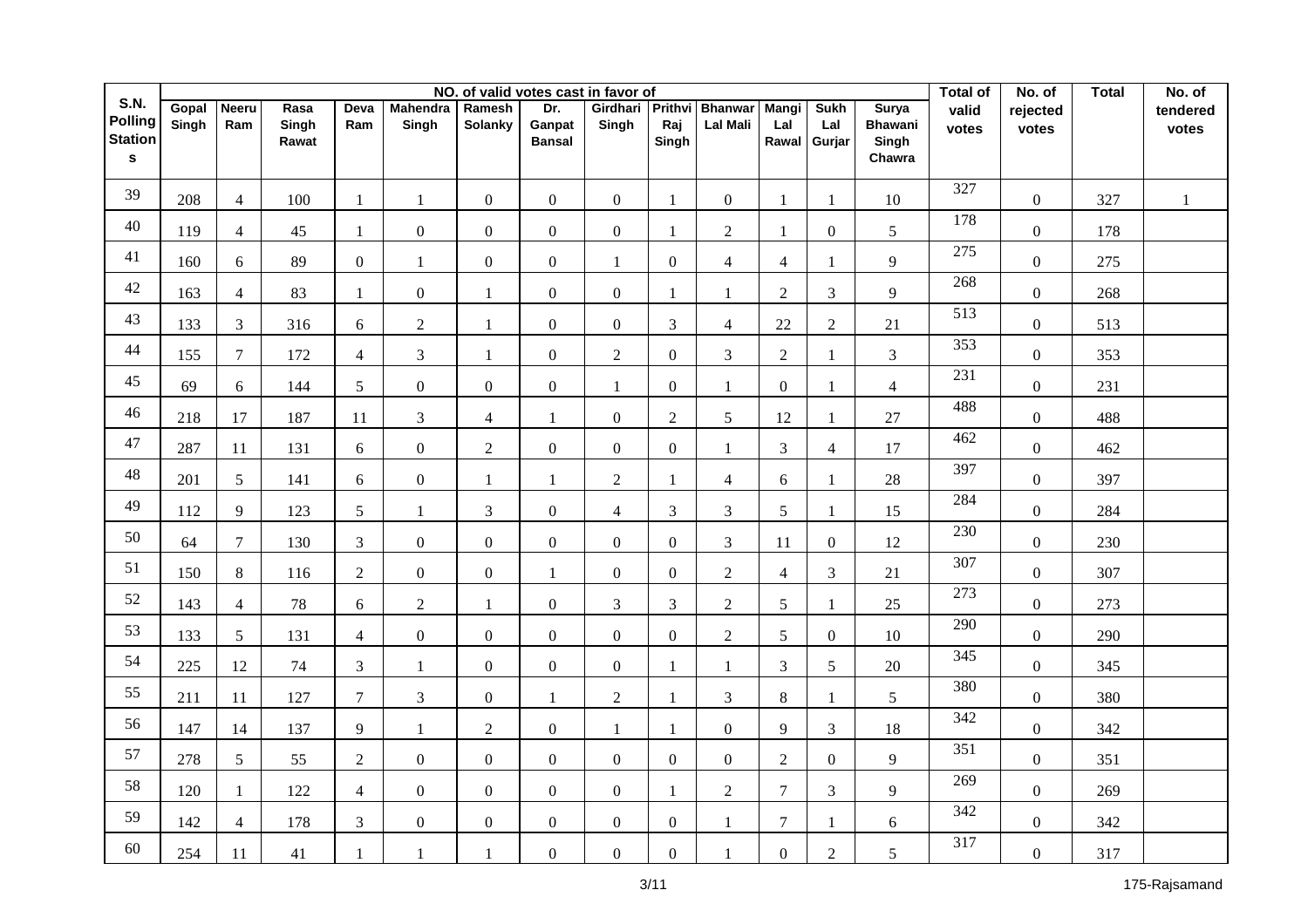|                                               | NO. of valid votes cast in favor of |                     |                        |                  |                          |                          |                                |                   |                         |                                   |                       |                              | <b>Total of</b>                                   | No. of         | <b>Total</b>      | No. of |                   |
|-----------------------------------------------|-------------------------------------|---------------------|------------------------|------------------|--------------------------|--------------------------|--------------------------------|-------------------|-------------------------|-----------------------------------|-----------------------|------------------------------|---------------------------------------------------|----------------|-------------------|--------|-------------------|
| <b>S.N.</b><br>Polling<br><b>Station</b><br>s | Gopal<br>Singh                      | <b>Neeru</b><br>Ram | Rasa<br>Singh<br>Rawat | Deva<br>Ram      | <b>Mahendra</b><br>Singh | Ramesh<br><b>Solanky</b> | Dr.<br>Ganpat<br><b>Bansal</b> | Girdhari<br>Singh | Prithvi<br>Raj<br>Singh | <b>Bhanwar</b><br><b>Lal Mali</b> | Mangi<br>Lal<br>Rawal | <b>Sukh</b><br>Lal<br>Gurjar | <b>Surya</b><br><b>Bhawani</b><br>Singh<br>Chawra | valid<br>votes | rejected<br>votes |        | tendered<br>votes |
| 61                                            | 140                                 | 8                   | 200                    | $\mathfrak{Z}$   | $\boldsymbol{0}$         | $\mathbf{1}$             | $\mathbf{0}$                   | $\boldsymbol{0}$  | $\boldsymbol{0}$        | $\overline{2}$                    | 1                     | -1                           | $\overline{7}$                                    | 363            | $\overline{0}$    | 363    |                   |
| 62                                            | 227                                 | 8                   | 179                    | $\overline{2}$   | 1                        | $\mathfrak{2}$           | $\boldsymbol{0}$               | $\boldsymbol{0}$  | $\boldsymbol{0}$        | $\overline{0}$                    | $\overline{4}$        | $\overline{4}$               | 13                                                | 440            | $\boldsymbol{0}$  | 440    |                   |
| 63                                            | 106                                 | $\mathfrak{Z}$      | 474                    | $8\,$            | $\mathbf{0}$             | $\boldsymbol{0}$         | $\boldsymbol{0}$               | $\overline{0}$    | $\boldsymbol{0}$        | $\mathbf{0}$                      | 5                     | -1                           | $\overline{4}$                                    | 601            | $\boldsymbol{0}$  | 601    |                   |
| 64                                            | 82                                  | 9                   | 216                    | 5                | $\mathbf{0}$             | $\mathbf{1}$             | $\boldsymbol{0}$               | $\boldsymbol{0}$  | $\Omega$                | $\overline{2}$                    | $\mathbf{1}$          | $\sqrt{5}$                   | 16                                                | 337            | $\mathbf{0}$      | 337    |                   |
| 65                                            | 146                                 | 11                  | 238                    | 12               | $\overline{2}$           | $\boldsymbol{0}$         | $\overline{2}$                 | 1                 | $\boldsymbol{0}$        | 5                                 | 13                    | $\overline{9}$               | 36                                                | 475            | $\overline{0}$    | 475    |                   |
| 66                                            | 242                                 | 10                  | 87                     | $\overline{3}$   | $\mathbf{1}$             | $\overline{1}$           | $\mathbf{0}$                   | $\overline{0}$    | $\Omega$                | $\overline{2}$                    | $\overline{0}$        | $\overline{2}$               | 14                                                | 362            | $\mathbf{0}$      | 362    |                   |
| 67                                            | 115                                 | $\mathbf{1}$        | 99                     | $\overline{2}$   | $\overline{0}$           | $\mathbf{0}$             | $\mathbf{0}$                   | $\overline{0}$    | $\boldsymbol{0}$        | $\overline{0}$                    | $\overline{0}$        | 1                            | $\overline{2}$                                    | 220            | $\mathbf{0}$      | 220    |                   |
| 68                                            | 93                                  | $\overline{4}$      | 89                     | $\mathbf{1}$     | $\overline{0}$           | $\mathbf{0}$             | $\mathbf{0}$                   | $\mathbf{1}$      | $\Omega$                | $\mathbf{0}$                      | $\mathbf{1}$          | $\overline{0}$               | 5                                                 | 194            | $\overline{0}$    | 194    |                   |
| 69                                            | 243                                 | 17                  | 170                    | $\mathbf{1}$     | $\mathbf{1}$             | $\mathbf{0}$             | $\mathbf{0}$                   | $\overline{0}$    | $\mathbf{1}$            | $\overline{2}$                    | $\overline{4}$        | $\overline{2}$               | $11\,$                                            | 452            | $\overline{0}$    | 452    |                   |
| 70                                            | 118                                 | 5                   | 133                    | $\mathbf{0}$     | $\overline{0}$           | $\mathbf{0}$             | $\boldsymbol{0}$               | $\overline{0}$    | $\Omega$                | $\mathbf{0}$                      | 3                     | $\boldsymbol{0}$             | $\overline{3}$                                    | 262            | $\boldsymbol{0}$  | 262    |                   |
| 71                                            | 117                                 | 6                   | 258                    | $\overline{3}$   | $\overline{0}$           | $\mathbf{1}$             | $\overline{2}$                 | $\overline{2}$    | $\boldsymbol{0}$        | 3                                 | $\overline{7}$        | 1                            | $17\,$                                            | 417            | $\boldsymbol{0}$  | 417    |                   |
| 72                                            | 245                                 | $\mathfrak{S}$      | 207                    | 8                | $\mathbf{1}$             | $\boldsymbol{0}$         | $\overline{0}$                 | $\mathbf{1}$      | $\Omega$                | $\mathbf{1}$                      | $\overline{4}$        | $\mathfrak{Z}$               | 6                                                 | 481            | $\overline{0}$    | 481    |                   |
| 73                                            | 166                                 | $\mathfrak{S}$      | 121                    | 3                | 2                        | $\boldsymbol{0}$         | $\mathbf{0}$                   | $\mathbf{1}$      | $\Omega$                | $\overline{0}$                    | $\tau$                | $\overline{2}$               | 14                                                | 321            | $\overline{0}$    | 321    |                   |
| 74                                            | 179                                 | 3                   | 150                    | 5                | 1                        | $\mathbf{1}$             | $\mathbf{0}$                   | $\overline{0}$    | $\Omega$                | $\overline{0}$                    | $\overline{7}$        | -1                           | 6                                                 | 353            | $\overline{0}$    | 353    |                   |
| 75                                            | 107                                 | 3                   | 88                     | $\overline{0}$   | 1                        | $\boldsymbol{0}$         | $\overline{0}$                 | $\overline{0}$    | $\Omega$                | $\overline{0}$                    | $\overline{2}$        | -1                           | $\overline{2}$                                    | 204            | $\overline{0}$    | 204    |                   |
| 76                                            | 219                                 | 6                   | 240                    | 3                | 1                        | $\mathbf{1}$             | 1                              | $\mathbf{1}$      | $\boldsymbol{0}$        | $\mathbf{1}$                      | 2                     | $\boldsymbol{0}$             | 9                                                 | 484            | $\overline{0}$    | 484    |                   |
| $77\,$                                        | 125                                 | $5\overline{)}$     | 258                    | $\overline{0}$   | $\overline{0}$           | $\boldsymbol{0}$         | $\overline{0}$                 | $\boldsymbol{0}$  | $\overline{0}$          | $\mathbf{1}$                      | $\overline{2}$        | $\overline{2}$               | $\boldsymbol{0}$                                  | 393            | $\overline{0}$    | 393    |                   |
| 78                                            | 194                                 | $\mathfrak{S}$      | 178                    | $\overline{0}$   | $\mathbf{0}$             | $\boldsymbol{0}$         | 1                              | $\boldsymbol{0}$  | $\boldsymbol{0}$        | $\mathbf{0}$                      | $\overline{0}$        | $\mathbf{0}$                 | $\mathbf{1}$                                      | 379            | $\overline{0}$    | 379    |                   |
| 79                                            | 372                                 | $\overline{0}$      | 18                     | $\mathbf{0}$     | $\overline{0}$           | $\mathbf{1}$             | $\mathbf{1}$                   | $\boldsymbol{0}$  | $\boldsymbol{0}$        | $\mathbf{0}$                      | $\mathbf{1}$          | 1                            | $\mathbf{1}$                                      | 395            | $\overline{0}$    | 395    |                   |
| 80                                            | 181                                 | $\mathbf{1}$        | 152                    | $\overline{2}$   | $\overline{0}$           | $\boldsymbol{0}$         | $\mathbf{0}$                   | 1                 | $\Omega$                | $\mathbf{0}$                      | $\mathbf{1}$          | $\sqrt{2}$                   | $\sqrt{2}$                                        | 342            | $\boldsymbol{0}$  | 342    |                   |
| 81                                            | 150                                 | 8                   | 282                    | $\mathbf{1}$     | $\overline{0}$           | $\boldsymbol{0}$         | $\overline{0}$                 | $\boldsymbol{0}$  | $\boldsymbol{0}$        | $\mathbf{0}$                      | $\overline{3}$        | $\mathbf{1}$                 | 11                                                | 456            | $\overline{0}$    | 456    |                   |
| 82                                            | 126                                 | $\overline{0}$      | 150                    | $\boldsymbol{0}$ | $\overline{0}$           | $\mathbf{1}$             | $\overline{0}$                 | $\boldsymbol{0}$  | $\overline{0}$          | $\overline{0}$                    | 1                     | -1                           | $\mathfrak{Z}$                                    | 282            | $\overline{0}$    | 282    |                   |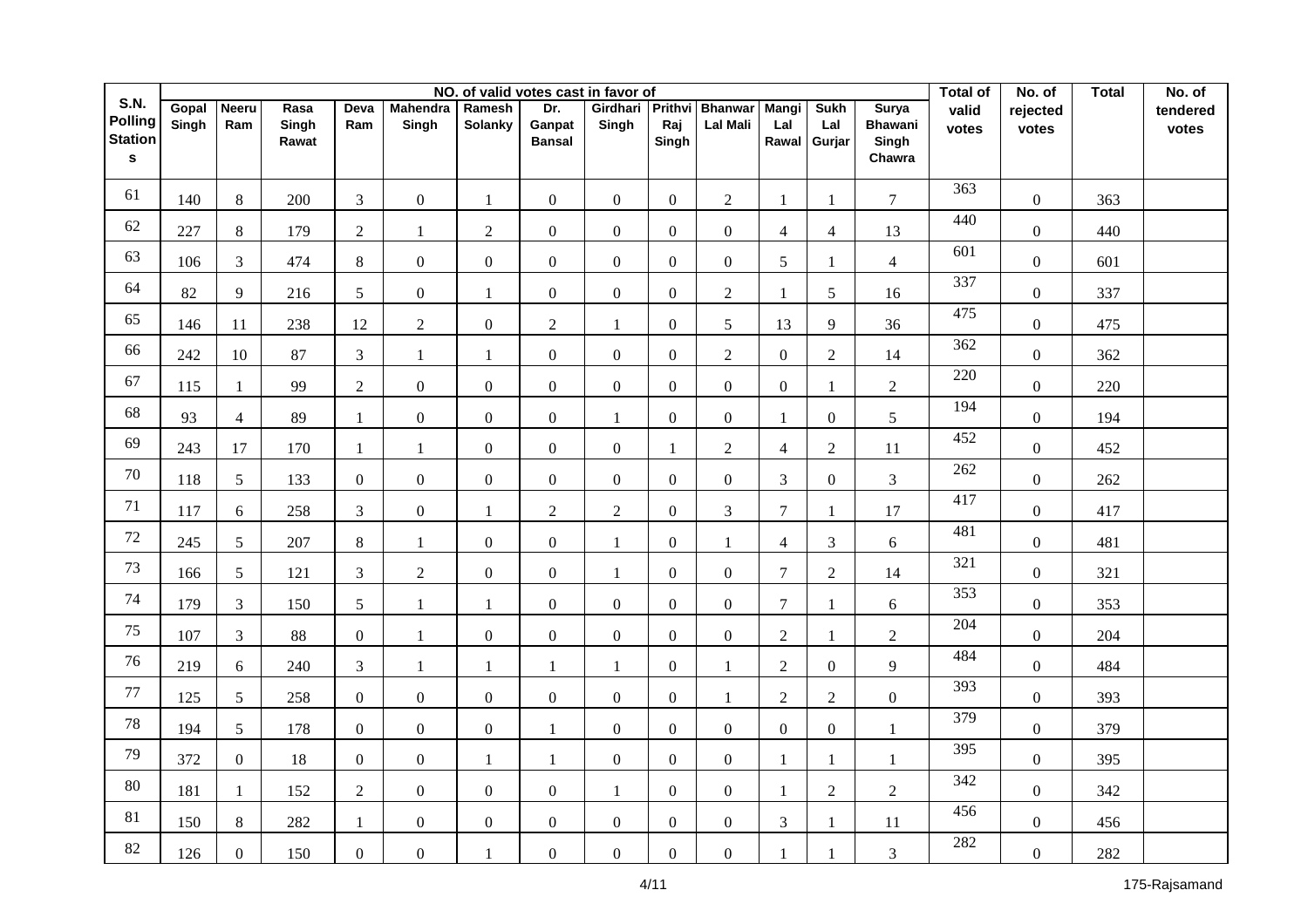|                                                                 |                |                     |                        |                  |                          |                   |                                | NO. of valid votes cast in favor of |                         |                                   |                              |                              |                                                   | Total of         | No. of            | <b>Total</b> | No. of            |
|-----------------------------------------------------------------|----------------|---------------------|------------------------|------------------|--------------------------|-------------------|--------------------------------|-------------------------------------|-------------------------|-----------------------------------|------------------------------|------------------------------|---------------------------------------------------|------------------|-------------------|--------------|-------------------|
| <b>S.N.</b><br><b>Polling</b><br><b>Station</b><br>$\mathbf{s}$ | Gopal<br>Singh | <b>Neeru</b><br>Ram | Rasa<br>Singh<br>Rawat | Deva<br>Ram      | <b>Mahendra</b><br>Singh | Ramesh<br>Solanky | Dr.<br>Ganpat<br><b>Bansal</b> | Girdhari<br>Singh                   | Prithvi<br>Raj<br>Singh | <b>Bhanwar</b><br><b>Lal Mali</b> | <b>Mangi</b><br>Lal<br>Rawal | <b>Sukh</b><br>Lal<br>Gurjar | <b>Surya</b><br><b>Bhawani</b><br>Singh<br>Chawra | valid<br>votes   | rejected<br>votes |              | tendered<br>votes |
| 83                                                              | 138            | 1                   | 261                    | -1               | $\boldsymbol{0}$         | $\mathbf{0}$      | $\overline{0}$                 | $\boldsymbol{0}$                    | $\overline{0}$          | $\overline{2}$                    | $\overline{0}$               | $\overline{2}$               | 5                                                 | 410              | $\boldsymbol{0}$  | 410          |                   |
| 84                                                              | 276            | 1                   | 76                     | $\mathbf{1}$     | $\boldsymbol{0}$         | $\boldsymbol{0}$  | 1                              | $\sqrt{2}$                          | $\mathbf{1}$            | $\boldsymbol{0}$                  | $\sqrt{2}$                   | $\mathbf{1}$                 | $\overline{4}$                                    | 365              | $\boldsymbol{0}$  | 365          |                   |
| 85                                                              | 171            | 8                   | 69                     | $\sqrt{2}$       | $\boldsymbol{0}$         | $\boldsymbol{0}$  | $\mathbf{0}$                   | $\mathbf{1}$                        | $\overline{0}$          | $\boldsymbol{0}$                  | $\sqrt{2}$                   | $\overline{0}$               | $\overline{c}$                                    | 255              | $\boldsymbol{0}$  | 255          |                   |
| 86                                                              | 164            | $\mathbf{1}$        | 204                    | $\overline{3}$   | $\mathbf{1}$             | $\mathbf{0}$      | $\mathbf{0}$                   | $\boldsymbol{0}$                    | $\Omega$                | $\overline{0}$                    | $\overline{0}$               | $\overline{0}$               | $\boldsymbol{0}$                                  | 373              | $\boldsymbol{0}$  | 373          |                   |
| 87                                                              | 239            | $\overline{2}$      | 235                    | $\overline{0}$   | $\overline{0}$           | $\mathbf{1}$      | $\overline{0}$                 | $\boldsymbol{0}$                    | $\Omega$                | $\overline{0}$                    | $\mathbf{1}$                 | $\overline{0}$               | $\mathfrak{Z}$                                    | 481              | $\boldsymbol{0}$  | 481          |                   |
| $88\,$                                                          | 171            | $\overline{2}$      | 212                    | $\mathbf{1}$     | $\overline{0}$           | $\overline{0}$    | $\mathbf{1}$                   | $\boldsymbol{0}$                    | $\Omega$                | $\overline{2}$                    | $\mathbf{1}$                 | $\overline{0}$               | $\overline{0}$                                    | 390              | $\overline{0}$    | 390          |                   |
| 89                                                              | 242            | $\overline{4}$      | 85                     | $\overline{0}$   | $\mathbf{1}$             | $\boldsymbol{0}$  | $\overline{0}$                 | $\boldsymbol{0}$                    | $\overline{0}$          | $\overline{0}$                    | 1                            | $\overline{0}$               | $\mathfrak{S}$                                    | 338              | $\boldsymbol{0}$  | 338          |                   |
| 90                                                              | 103            | $\mathbf{1}$        | 218                    | $\mathbf{1}$     | $\boldsymbol{0}$         | $\overline{0}$    | $\mathbf{1}$                   | $\mathbf{1}$                        | $\Omega$                | $\mathbf{0}$                      | $\overline{0}$               | $\overline{0}$               | $\mathbf{1}$                                      | 326              | $\overline{0}$    | 326          |                   |
| 91                                                              | 331            | 1                   | 83                     | $\mathbf{0}$     | $\overline{0}$           | $\mathbf{0}$      | $\boldsymbol{0}$               | $\overline{0}$                      | $\overline{0}$          | 1                                 | 5                            | $\boldsymbol{0}$             | $\mathfrak{Z}$                                    | 424              | $\boldsymbol{0}$  | 424          |                   |
| 92                                                              | 298            | 6                   | 106                    | $\mathbf{1}$     | $\overline{0}$           | $\overline{0}$    | $\overline{0}$                 | $\boldsymbol{0}$                    | $\overline{0}$          | $\boldsymbol{0}$                  | $\overline{0}$               | $\overline{0}$               | $\mathfrak{Z}$                                    | 414              | $\boldsymbol{0}$  | 414          |                   |
| 93                                                              | 106            | $\overline{2}$      | 160                    | $\boldsymbol{0}$ | $\overline{0}$           | $\mathbf{0}$      | $\mathbf{0}$                   | $\boldsymbol{0}$                    | $\overline{0}$          | $\boldsymbol{0}$                  | $\overline{2}$               | $\boldsymbol{0}$             | $\mathbf{1}$                                      | 271              | $\boldsymbol{0}$  | 271          |                   |
| 94                                                              | 254            | $\mathfrak{Z}$      | 143                    | $\mathbf{1}$     | $\overline{0}$           | $\mathbf{1}$      | $\mathbf{0}$                   | $\boldsymbol{0}$                    | $\Omega$                | $\mathbf{0}$                      | $\overline{0}$               | $\overline{0}$               | 5                                                 | 407              | $\overline{0}$    | 407          |                   |
| 95                                                              | 153            | $\overline{4}$      | 164                    | $\overline{0}$   | $\overline{0}$           | $\boldsymbol{0}$  | $\overline{0}$                 | $\overline{0}$                      | $\Omega$                | $\overline{0}$                    | $\overline{0}$               | $\overline{0}$               | $\overline{2}$                                    | 323<br>522       | $\overline{0}$    | 323          |                   |
| 96                                                              | 211            | 5 <sup>5</sup>      | 288                    | $\overline{0}$   | $\mathbf{1}$             | $\boldsymbol{0}$  | $\overline{0}$                 | $\overline{0}$                      | $\overline{2}$          | $\mathbf{1}$                      | $\overline{4}$               | 5                            | 5                                                 | 408              | $\overline{0}$    | 522          |                   |
| 97                                                              | 212            | $\mathbf{1}$        | 192                    | $\overline{0}$   | $\overline{0}$           | $\boldsymbol{0}$  | $\overline{0}$                 | $\overline{0}$                      | $\overline{0}$          | 1                                 | $\overline{0}$               | $\overline{0}$               | $\overline{2}$                                    | $\overline{527}$ | $\overline{0}$    | 408          |                   |
| 98                                                              | 199            | $\mathfrak{Z}$      | 318                    | $\overline{2}$   | $\overline{0}$           | 1                 | 1                              | $\boldsymbol{0}$                    | $\overline{0}$          | $\overline{0}$                    | $\overline{2}$               | $\overline{0}$               | $\mathbf{1}$                                      | 509              | $\overline{0}$    | 527          |                   |
| 99                                                              | 157            | $\overline{2}$      | 342                    | $\overline{2}$   | $\overline{0}$           | $\mathbf{1}$      | $\overline{0}$                 | $\boldsymbol{0}$                    | $\overline{0}$          | $\overline{0}$                    | $\overline{0}$               | $\mathbf{1}$                 | $\overline{4}$                                    | 670              | $\overline{0}$    | 509          |                   |
| 100                                                             | 202            | $\overline{2}$      | 452                    | $\mathfrak{Z}$   | $\boldsymbol{0}$         | $\boldsymbol{0}$  | 1                              | $\boldsymbol{0}$                    | $\overline{0}$          | $\overline{0}$                    | $\overline{3}$               | $\overline{0}$               | $\tau$                                            | 462              | $\boldsymbol{0}$  | 670          | $\mathbf{1}$      |
| 101                                                             | 134            | $\mathfrak{Z}$      | 318                    | $\overline{0}$   | $\overline{0}$           | $\mathbf{1}$      | 1                              | $\boldsymbol{0}$                    | $\overline{0}$          | $\overline{0}$                    | $\overline{2}$               | $\overline{0}$               | $\mathfrak{Z}$                                    | 463              | $\overline{0}$    | 462          |                   |
| 102                                                             | 140            | $\mathbf{1}$        | 317                    | $\mathbf{1}$     | $\boldsymbol{0}$         | 1                 | $\boldsymbol{0}$               | $\boldsymbol{0}$                    | $\Omega$                | $\overline{0}$                    | $\sqrt{2}$                   | $\mathbf{1}$                 | $\boldsymbol{0}$                                  | 293              | $\overline{0}$    | 463          |                   |
| 103                                                             | 85             | $7\overline{ }$     | 195                    | $\mathbf{1}$     | $\overline{2}$           | $\boldsymbol{0}$  | $\overline{0}$                 | $\boldsymbol{0}$                    | $\overline{0}$          | $\mathbf{1}$                      | $\overline{0}$               | $\overline{0}$               | $\overline{2}$                                    | 353              | $\boldsymbol{0}$  | 293          |                   |
| 104                                                             | 171            | 6                   | 168                    | $\overline{2}$   | $\boldsymbol{0}$         | $\boldsymbol{0}$  | $\overline{0}$                 | $\boldsymbol{0}$                    | $\boldsymbol{0}$        | $\boldsymbol{0}$                  | $\overline{2}$               | $\overline{0}$               | $\overline{4}$                                    |                  | $\boldsymbol{0}$  | 353          |                   |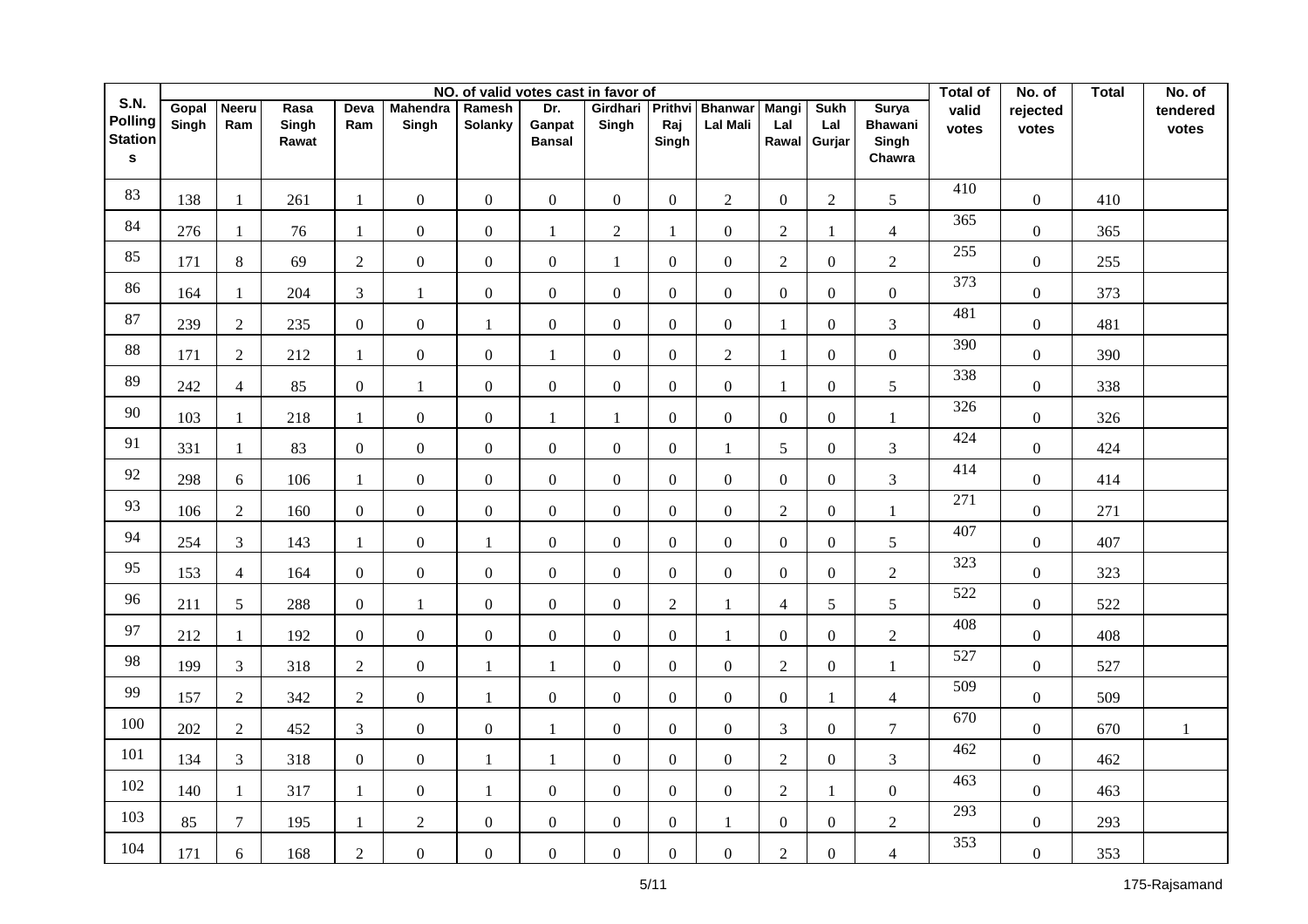|                                                          |                |                     |                        |                 |                          |                   | NO. of valid votes cast in favor of |                   |                         |                                   |                              |                              |                                                   | <b>Total of</b> | No. of            | <b>Total</b> | No. of            |
|----------------------------------------------------------|----------------|---------------------|------------------------|-----------------|--------------------------|-------------------|-------------------------------------|-------------------|-------------------------|-----------------------------------|------------------------------|------------------------------|---------------------------------------------------|-----------------|-------------------|--------------|-------------------|
| S.N.<br><b>Polling</b><br><b>Station</b><br>$\mathbf{s}$ | Gopal<br>Singh | <b>Neeru</b><br>Ram | Rasa<br>Singh<br>Rawat | Deva<br>Ram     | <b>Mahendra</b><br>Singh | Ramesh<br>Solanky | Dr.<br>Ganpat<br><b>Bansal</b>      | Girdhari<br>Singh | Prithvi<br>Raj<br>Singh | <b>Bhanwar</b><br><b>Lal Mali</b> | <b>Mangi</b><br>Lal<br>Rawal | <b>Sukh</b><br>Lal<br>Gurjar | <b>Surya</b><br><b>Bhawani</b><br>Singh<br>Chawra | valid<br>votes  | rejected<br>votes |              | tendered<br>votes |
| 105                                                      | 127            | $\overline{2}$      | 113                    | $\mathbf{1}$    | $\boldsymbol{0}$         | $\mathbf{0}$      | $\mathbf{0}$                        | $\overline{0}$    | $\overline{0}$          | $\overline{0}$                    | $\overline{0}$               | $\mathbf{1}$                 | $\mathbf{1}$                                      | 245             | $\boldsymbol{0}$  | 245          |                   |
| 106                                                      | 129            | $\overline{4}$      | 146                    | $\overline{3}$  | $\mathbf{1}$             | $\mathbf{0}$      | $\mathbf{0}$                        | $\boldsymbol{0}$  | $\mathbf{1}$            | $\boldsymbol{0}$                  | $\overline{4}$               | $\mathbf{1}$                 | $\overline{2}$                                    | 291             | $\boldsymbol{0}$  | 291          |                   |
| 107                                                      | 124            | 6                   | 187                    | $\mathbf{1}$    | $\mathbf{1}$             | $\boldsymbol{0}$  | $\overline{0}$                      | $\boldsymbol{0}$  | $\mathbf{1}$            | $\overline{0}$                    | $\overline{3}$               | $\overline{3}$               | 10                                                | 336             | $\boldsymbol{0}$  | 336          |                   |
| 108                                                      | 184            | $\overline{2}$      | 178                    | 5               | 1                        | $\overline{0}$    | $\mathbf{0}$                        | $\mathbf{1}$      | $\mathbf{1}$            | $\boldsymbol{0}$                  | $\overline{2}$               | $\overline{2}$               | $\overline{2}$                                    | 378             | $\overline{0}$    | 378          |                   |
| 109                                                      | 132            | 5 <sup>5</sup>      | 254                    | $\overline{3}$  | $\boldsymbol{0}$         | $\boldsymbol{0}$  | $\overline{0}$                      | $\mathbf{1}$      | $\overline{0}$          | $\boldsymbol{0}$                  | $\overline{0}$               | $\overline{0}$               | $\overline{4}$                                    | 399             | $\boldsymbol{0}$  | 399          |                   |
| 110                                                      | 202            | 11                  | 250                    | $\mathbf{0}$    | $\mathbf{1}$             | 3                 | $\overline{0}$                      | $\boldsymbol{0}$  | $\overline{2}$          | $\overline{4}$                    | 5                            | $\mathbf{1}$                 | 15                                                | 494             | $\overline{0}$    | 494          |                   |
| 111                                                      | 187            | 5                   | 254                    | 5               | $\boldsymbol{0}$         | $\boldsymbol{0}$  | $\boldsymbol{0}$                    | $\boldsymbol{0}$  | $\overline{0}$          | $\overline{0}$                    | $\boldsymbol{0}$             | $\overline{4}$               | $\overline{2}$                                    | 457             | $\boldsymbol{0}$  | 457          | $\mathbf{1}$      |
| 112                                                      | 144            | 9                   | 212                    | $\overline{4}$  | $\overline{0}$           | $\overline{0}$    | $\overline{0}$                      | 1                 | $\Omega$                | $\mathbf{0}$                      | $\overline{3}$               | $\overline{4}$               | 9                                                 | 386             | $\overline{0}$    | 386          |                   |
| 113                                                      | 297            | $\overline{7}$      | 140                    | 5               | $\overline{0}$           | $\mathbf{0}$      | $\mathbf{0}$                        | $\boldsymbol{0}$  | $\overline{0}$          | $\mathbf{0}$                      | $\overline{3}$               | $\overline{2}$               | 20                                                | 474             | $\overline{0}$    | 474          |                   |
| 114                                                      | 159            | $\mathbf{1}$        | 36                     | $\mathbf{1}$    | $\overline{0}$           | $\boldsymbol{0}$  | $\overline{0}$                      | $\boldsymbol{0}$  | $\overline{0}$          | $\mathbf{0}$                      | $\overline{0}$               | $\overline{0}$               | $\overline{7}$                                    | 204             | $\overline{0}$    | 204          |                   |
| 115                                                      | 91             | 9                   | 61                     | 2               | $\overline{2}$           | $\boldsymbol{0}$  | $\overline{0}$                      | $\boldsymbol{0}$  | $\overline{0}$          | $\mathbf{1}$                      | $\mathbf{1}$                 | $\overline{0}$               | 15                                                | 182             | $\overline{0}$    | 182          |                   |
| 116                                                      | 135            | 5                   | 94                     | $\overline{4}$  | $\overline{0}$           | $\mathbf{0}$      | $\overline{0}$                      | $\overline{0}$    | $\mathbf{1}$            | $\overline{0}$                    | $\overline{3}$               | $\mathbf{1}$                 | 14                                                | 257             | $\boldsymbol{0}$  | 257          |                   |
| 117                                                      | 169            | 5 <sup>5</sup>      | 82                     | $\overline{0}$  | $\boldsymbol{0}$         | $\boldsymbol{0}$  | $\mathbf{1}$                        | $\boldsymbol{0}$  | $\mathbf{1}$            | 5                                 | $\overline{2}$               | $\overline{4}$               | $10\,$                                            | 279             | $\overline{0}$    | 279          |                   |
| 118                                                      | 255            | 8                   | 156                    | $\mathbf{1}$    | 3                        | $\mathbf{0}$      | $\overline{0}$                      | $\mathbf{1}$      | $\Omega$                | $\overline{2}$                    | 6                            | $\mathbf{1}$                 | 10                                                | 443             | $\overline{0}$    | 443          |                   |
| 119                                                      | 227            | $\overline{4}$      | 137                    | $\overline{0}$  | $\overline{2}$           | $\mathbf{0}$      | 1                                   | $\mathbf{0}$      | $\Omega$                | $\overline{0}$                    | $\overline{4}$               | $\overline{2}$               | 10                                                | 387             | $\overline{0}$    | 387          |                   |
| 120                                                      | 192            | 11                  | 118                    | -1              | $\mathbf{1}$             | $\boldsymbol{0}$  | $\overline{0}$                      | $\mathbf{0}$      | $\overline{2}$          | $\boldsymbol{0}$                  | $\overline{3}$               | $\overline{2}$               | $\overline{4}$                                    | 334             | $\overline{0}$    | 334          |                   |
| 121                                                      | 203            | $\mathfrak{Z}$      | 30                     | $\overline{0}$  | $\mathbf{1}$             | $\boldsymbol{0}$  | $\mathbf{1}$                        | $\mathbf{0}$      | $\Omega$                | 3                                 | $\overline{0}$               | $\overline{3}$               | 10                                                | 254             | $\boldsymbol{0}$  | 254          |                   |
| 122                                                      | 263            | $\mathfrak{Z}$      | 11                     | $\sqrt{2}$      | $\overline{0}$           | $\mathbf{0}$      | $\overline{0}$                      | $\boldsymbol{0}$  | $\overline{0}$          | $\overline{0}$                    | $\overline{0}$               | $\overline{0}$               | $\overline{2}$                                    | 281             | $\overline{0}$    | 281          |                   |
| 123                                                      | 219            | 6                   | 210                    | $5\overline{)}$ | $\overline{0}$           | 1                 | $\overline{0}$                      | $\boldsymbol{0}$  | $\overline{0}$          | $\overline{2}$                    | 6                            | $\overline{4}$               | $8\,$                                             | 461             | $\boldsymbol{0}$  | 461          |                   |
| 124                                                      | 97             | $\overline{7}$      | 115                    | $\sqrt{2}$      | $\boldsymbol{0}$         | $\boldsymbol{0}$  | 1                                   | 3                 | $\mathbf{1}$            | $\mathbf{1}$                      | 5                            | $\overline{0}$               | $\tau$                                            | 239             | $\boldsymbol{0}$  | 239          |                   |
| 125                                                      | 237            | 6                   | 94                     | $\mathbf{1}$    | 3                        | 1                 | $\overline{2}$                      | $\boldsymbol{0}$  | $\mathbf{1}$            | $\mathbf{1}$                      | $\overline{4}$               | $\overline{4}$               | 19                                                | 373             | $\boldsymbol{0}$  | 373          |                   |
| 126                                                      | 144            | $\overline{4}$      | 28                     | $\mathbf{1}$    | $\mathbf{0}$             | $\mathbf{0}$      | $\overline{0}$                      | 1                 | $\Omega$                | $\mathbf{0}$                      | 3                            | $\overline{4}$               | $\overline{7}$                                    | 192             | $\boldsymbol{0}$  | 192          |                   |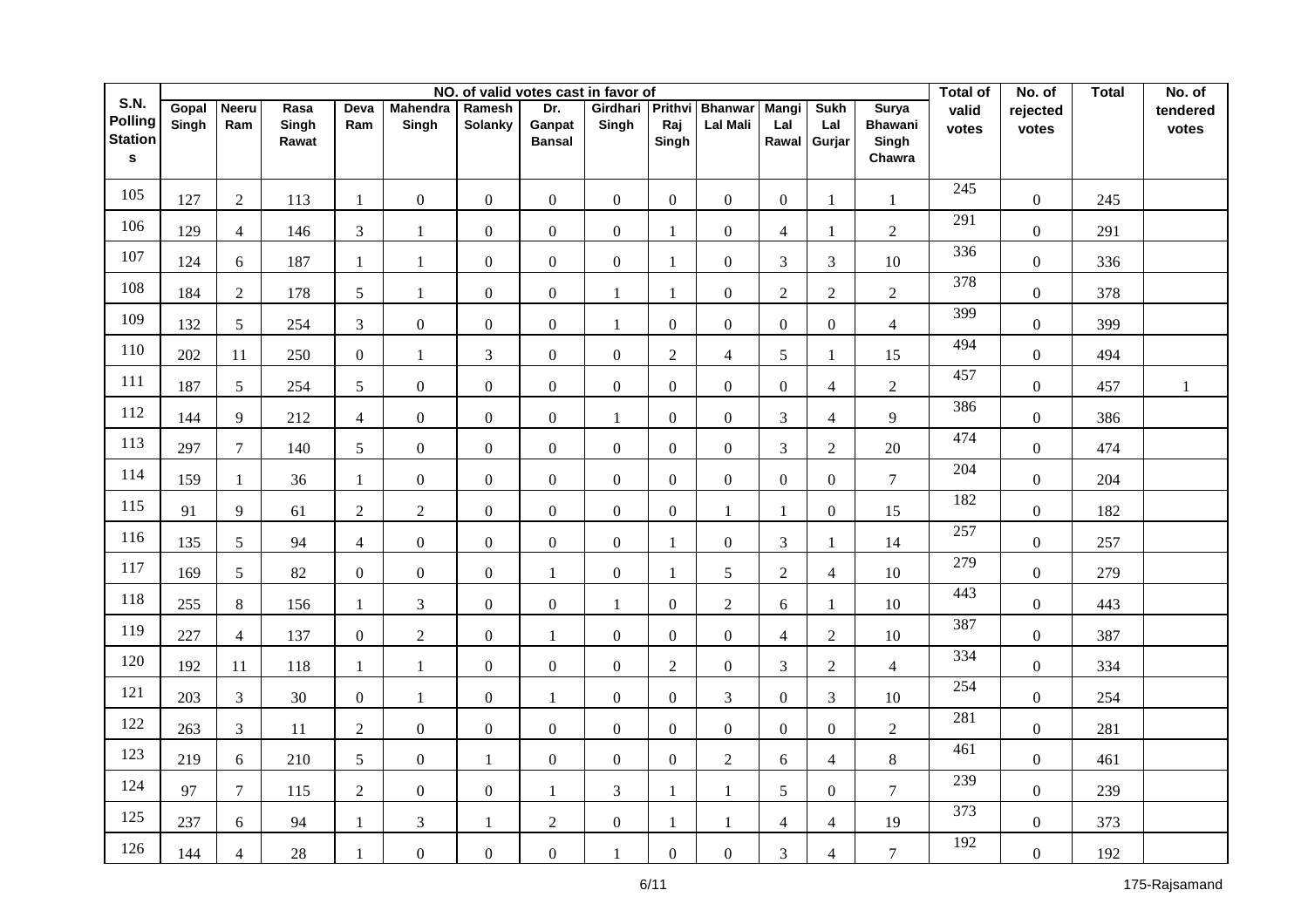|                                          |                |                     |               |                |                          |                   |                  | NO. of valid votes cast in favor of |                  |                                   |                     |                    |                                | <b>Total of</b>  | No. of            | <b>Total</b> | No. of            |
|------------------------------------------|----------------|---------------------|---------------|----------------|--------------------------|-------------------|------------------|-------------------------------------|------------------|-----------------------------------|---------------------|--------------------|--------------------------------|------------------|-------------------|--------------|-------------------|
| S.N.<br><b>Polling</b><br><b>Station</b> | Gopal<br>Singh | <b>Neeru</b><br>Ram | Rasa<br>Singh | Deva<br>Ram    | <b>Mahendra</b><br>Singh | Ramesh<br>Solanky | Dr.<br>Ganpat    | Girdhari<br>Singh                   | Prithvi<br>Raj   | <b>Bhanwar</b><br><b>Lal Mali</b> | <b>Mangi</b><br>Lal | <b>Sukh</b><br>Lal | <b>Surya</b><br><b>Bhawani</b> | valid<br>votes   | rejected<br>votes |              | tendered<br>votes |
| $\mathbf{s}$                             |                |                     | Rawat         |                |                          |                   | <b>Bansal</b>    |                                     | Singh            |                                   | Rawal               | Gurjar             | Singh<br>Chawra                |                  |                   |              |                   |
| 127                                      | 238            | 13                  | 273           | $\overline{3}$ | $\overline{0}$           | $\mathbf{0}$      | $\mathbf{1}$     | $\mathbf{1}$                        | 3                | $\overline{2}$                    | $8\,$               | 3                  | 9                              | 554              | $\boldsymbol{0}$  | 554          |                   |
| 128                                      | 121            | $\overline{3}$      | 53            | $\mathbf{1}$   | $\boldsymbol{0}$         | $\boldsymbol{0}$  | $\mathbf{0}$     | $\boldsymbol{0}$                    | $\Omega$         | $\boldsymbol{0}$                  | $\sqrt{2}$          | $\overline{0}$     | $\tau$                         | 187              | $\boldsymbol{0}$  | 187          |                   |
| 129                                      | 164            | $\overline{2}$      | 24            | $\overline{2}$ | $\overline{0}$           | $\boldsymbol{0}$  | $\mathbf{0}$     | $\mathbf{1}$                        | $\overline{2}$   | $\overline{0}$                    | $\overline{0}$      | $\mathbf{1}$       | 10                             | 206              | $\boldsymbol{0}$  | 206          |                   |
| 130                                      | 67             | $\mathbf{1}$        | 84            | $\overline{0}$ | $\overline{0}$           | $\overline{0}$    | $\mathbf{0}$     | $\mathbf{0}$                        | $\Omega$         | $\mathbf{0}$                      | $\mathbf{1}$        | $\overline{0}$     | $\mathbf{1}$                   | 154              | $\overline{0}$    | 154          |                   |
| 131                                      | 156            | 6                   | 109           | $\overline{2}$ | $\boldsymbol{0}$         | $\boldsymbol{0}$  | $\overline{0}$   | $\boldsymbol{0}$                    | $\overline{0}$   | $\overline{0}$                    | $\overline{3}$      | $\overline{0}$     | $8\,$                          | 284              | $\boldsymbol{0}$  | 284          |                   |
| 132                                      | 156            | $\overline{2}$      | 101           | $\mathbf{1}$   | $\boldsymbol{0}$         | $\overline{0}$    | $\overline{0}$   | $\mathbf{1}$                        | $\Omega$         | $\mathbf{0}$                      | $\overline{2}$      | $\mathbf{1}$       | 9                              | 273              | $\overline{0}$    | 273          |                   |
| 133                                      | 151            | $\overline{4}$      | 199           | $\mathfrak{Z}$ | $\boldsymbol{0}$         | $\boldsymbol{0}$  | $\boldsymbol{0}$ | $\boldsymbol{0}$                    | $\overline{0}$   | $\mathbf{1}$                      | 1                   | $\mathbf{1}$       | $\tau$                         | 367              | $\boldsymbol{0}$  | 367          |                   |
| 134                                      | 187            | $\overline{3}$      | 69            | $\overline{0}$ | $\overline{2}$           | $\overline{0}$    | $\overline{0}$   | $\boldsymbol{0}$                    | $\mathbf{1}$     | $\overline{0}$                    | $\mathbf{1}$        | $\boldsymbol{0}$   | 9                              | 272              | $\overline{0}$    | 272          |                   |
| 135                                      | 107            | $\overline{0}$      | 91            | $\overline{2}$ | $\overline{0}$           | $\mathbf{0}$      | $\overline{0}$   | $\overline{0}$                      | $\overline{0}$   | $\mathbf{1}$                      | $\overline{4}$      | 1                  | 5                              | $\overline{211}$ | $\overline{0}$    | 211          |                   |
| 136                                      | 133            | 8                   | 38            | $\mathbf{1}$   | $\overline{0}$           | $\boldsymbol{0}$  | $\mathbf{1}$     | $\mathbf{1}$                        | $\overline{2}$   | $\mathbf{1}$                      | 9                   | 5                  | 20                             | 219              | $\overline{0}$    | 219          |                   |
| 137                                      | 68             | 5                   | 51            | $\overline{2}$ | $\overline{0}$           | $\boldsymbol{0}$  | $\mathbf{0}$     | $\boldsymbol{0}$                    | $\overline{0}$   | $\mathbf{0}$                      | $\overline{0}$      | 3                  | 3                              | 132              | $\overline{0}$    | 132          |                   |
| 138                                      | 87             | 6                   | 39            | $\overline{0}$ | $\overline{0}$           | $\mathbf{0}$      | $\overline{0}$   | $\mathbf{1}$                        | $\overline{0}$   | $\mathbf{1}$                      | 1                   | $\overline{2}$     | 5                              | 142              | $\boldsymbol{0}$  | 142          |                   |
| 139                                      | 75             | $\mathbf{1}$        | 110           | -1             | $\mathbf{1}$             | $\boldsymbol{0}$  | $\mathbf{1}$     | $\boldsymbol{0}$                    | $\overline{0}$   | 3                                 | $\overline{4}$      | $\mathbf{1}$       | 9                              | 206              | $\overline{0}$    | 206          |                   |
| 140                                      | 71             | $\overline{2}$      | 164           | 5              | $\sqrt{2}$               | $\mathbf{1}$      | $\overline{0}$   | $\boldsymbol{0}$                    | $\Omega$         | $\overline{4}$                    | $\overline{4}$      | $\overline{2}$     | $\overline{4}$                 | 259              | $\overline{0}$    | 259          |                   |
| 141                                      | 227            | 6                   | 171           | 3              | $\overline{0}$           | $\mathbf{0}$      | $\overline{2}$   | 3                                   | 2                | 3                                 | 19                  | 20                 | 16                             | 472              | $\overline{0}$    | 472          |                   |
| 142                                      | 190            | 10                  | 199           | $\tau$         | $\overline{4}$           | 1                 | $\overline{0}$   | $\overline{2}$                      | $\Omega$         | 6                                 | 9                   | $\overline{4}$     | 24                             | 456              | $\overline{0}$    | 456          |                   |
| 143                                      | 144            | $\mathfrak{Z}$      | 155           | 2              | $\mathbf{1}$             | $\boldsymbol{0}$  | $\overline{0}$   | $\boldsymbol{0}$                    | $\Omega$         | $\overline{0}$                    | 6                   | $\overline{0}$     | 10                             | 321              | $\boldsymbol{0}$  | 321          |                   |
| 144                                      | 89             | $\overline{4}$      | 209           | 6              | $\boldsymbol{0}$         | 1                 | $\overline{2}$   | $\boldsymbol{0}$                    | $\sqrt{2}$       | 1                                 | 6                   | 6                  | 12                             | 338              | $\overline{0}$    | 338          |                   |
| 145                                      | 150            | $\overline{7}$      | 153           | $\tau$         | $\overline{4}$           | 1                 | $\overline{2}$   | $\mathbf{1}$                        | $\mathbf{1}$     | $\mathbf{1}$                      | 6                   | $\overline{4}$     | 14                             | 351              | $\boldsymbol{0}$  | 351          |                   |
| 146                                      | 167            | $\overline{4}$      | 166           | $\mathfrak{Z}$ | $\mathbf{1}$             | $\boldsymbol{0}$  | $\overline{0}$   | $\sqrt{2}$                          | $\mathbf{1}$     | $\mathbf{1}$                      | $\mathfrak{Z}$      | $\overline{0}$     | $\overline{4}$                 | 352              | $\boldsymbol{0}$  | 352          |                   |
| 147                                      | 307            | $\overline{7}$      | 74            | $\overline{3}$ | 1                        | $\boldsymbol{0}$  | $\overline{0}$   | $\mathbf{1}$                        | 3                | $\overline{0}$                    | $\overline{0}$      | $\overline{0}$     | 13                             | 409              | $\boldsymbol{0}$  | 409          |                   |
| 148                                      | 103            | $\overline{2}$      | 43            | $\overline{2}$ | $\boldsymbol{0}$         | $\boldsymbol{0}$  | $\overline{0}$   | $\boldsymbol{0}$                    | $\boldsymbol{0}$ | 1                                 | $\overline{0}$      | $\overline{0}$     | $\overline{2}$                 | 153              | $\boldsymbol{0}$  | 153          |                   |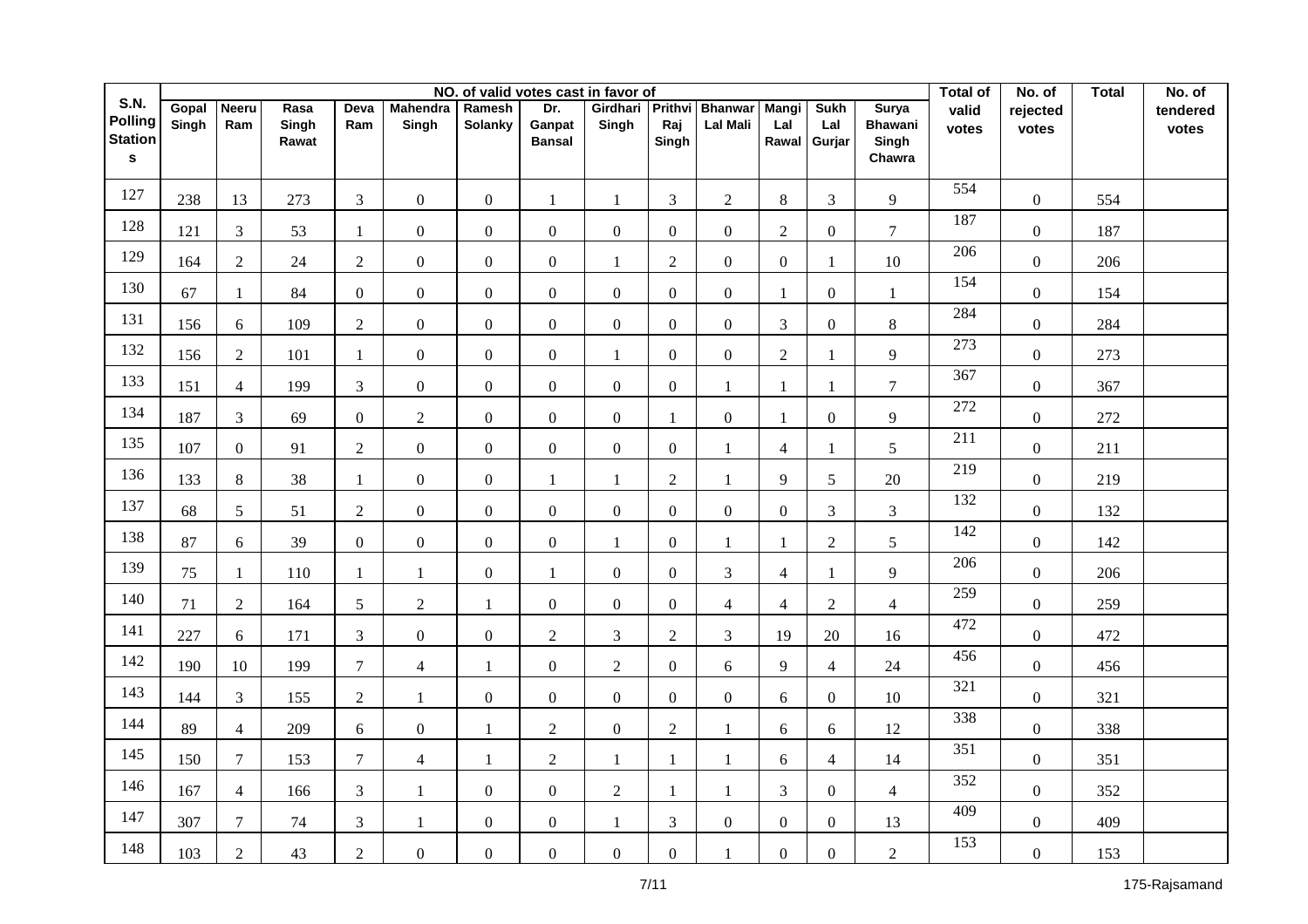|                                                         |                |                     |                        |                |                          |                   |                                | NO. of valid votes cast in favor of |                         |                            |                              |                              |                                                   | <b>Total of</b>  | No. of            | <b>Total</b> | No. of            |
|---------------------------------------------------------|----------------|---------------------|------------------------|----------------|--------------------------|-------------------|--------------------------------|-------------------------------------|-------------------------|----------------------------|------------------------------|------------------------------|---------------------------------------------------|------------------|-------------------|--------------|-------------------|
| <b>S.N.</b><br>Polling<br><b>Station</b><br>$\mathbf s$ | Gopal<br>Singh | <b>Neeru</b><br>Ram | Rasa<br>Singh<br>Rawat | Deva<br>Ram    | <b>Mahendra</b><br>Singh | Ramesh<br>Solanky | Dr.<br>Ganpat<br><b>Bansal</b> | Girdhari<br>Singh                   | Prithvi<br>Raj<br>Singh | <b>Bhanwar</b><br>Lal Mali | <b>Mangi</b><br>Lal<br>Rawal | <b>Sukh</b><br>Lal<br>Gurjar | <b>Surya</b><br><b>Bhawani</b><br>Singh<br>Chawra | valid<br>votes   | rejected<br>votes |              | tendered<br>votes |
| 149                                                     | 235            | 5                   | 46                     | $\overline{4}$ | 1                        | $\boldsymbol{0}$  | $\overline{0}$                 | $\boldsymbol{0}$                    | $\mathbf{1}$            | $\mathbf{1}$               | $\overline{2}$               | 1                            | $\overline{2}$                                    | 298              | $\boldsymbol{0}$  | 298          |                   |
| 150                                                     | 91             | $\overline{4}$      | 171                    | $\tau$         | 1                        | $\overline{0}$    | $\overline{0}$                 | $\boldsymbol{0}$                    | $\overline{2}$          | 3                          | 5                            | $\overline{2}$               | 8                                                 | 294              | $\boldsymbol{0}$  | 294          |                   |
| 151                                                     | 183            | $\overline{4}$      | 171                    | $\overline{2}$ | $\boldsymbol{0}$         | 1                 | 1                              | $\mathbf{1}$                        | $\overline{0}$          | $\overline{2}$             | $\overline{4}$               | $\overline{0}$               | 5                                                 | 374              | $\boldsymbol{0}$  | 374          |                   |
| 152                                                     | 268            | $5\overline{)}$     | 87                     | $\overline{0}$ | $\boldsymbol{0}$         | $\mathbf{0}$      | $\boldsymbol{0}$               | $\boldsymbol{0}$                    | $\overline{0}$          | $\mathbf{1}$               | $\overline{0}$               | $\mathbf{1}$                 | 5                                                 | 367              | $\boldsymbol{0}$  | 367          |                   |
| 153                                                     | 267            | $11\,$              | 207                    | $\overline{3}$ | $\overline{3}$           | 1                 | $\mathbf{0}$                   | $\boldsymbol{0}$                    | $\overline{0}$          | $\sqrt{2}$                 | 6                            | $\mathfrak{Z}$               | 12                                                | 515              | $\boldsymbol{0}$  | 515          |                   |
| 154                                                     | 91             | $\mathfrak{Z}$      | 181                    | $\overline{4}$ | $\boldsymbol{0}$         | 1                 | $\mathbf{1}$                   | $\boldsymbol{0}$                    | $\overline{0}$          | $\mathbf{1}$               | 6                            | $\overline{0}$               | 5                                                 | 293              | $\boldsymbol{0}$  | 293          |                   |
| 155                                                     | 108            | $\overline{4}$      | 135                    | $\overline{2}$ | $\boldsymbol{0}$         | $\boldsymbol{0}$  | $\mathbf{0}$                   | $\mathbf{1}$                        | $\boldsymbol{0}$        | $\boldsymbol{0}$           | $\boldsymbol{0}$             | $\mathfrak{Z}$               | $8\,$                                             | 261              | $\boldsymbol{0}$  | 261          |                   |
| 156                                                     | 140            | 8                   | 129                    | 5              | $\boldsymbol{0}$         | $\mathbf{1}$      | $\mathbf{0}$                   | $\overline{2}$                      | $\mathbf{1}$            | $\mathbf{0}$               | 1                            | $\boldsymbol{0}$             | 6                                                 | 293              | $\boldsymbol{0}$  | 293          |                   |
| 157                                                     | 62             | $\overline{0}$      | 40                     | $\sqrt{2}$     | $\overline{0}$           | $\boldsymbol{0}$  | $\mathbf{0}$                   | 1                                   | $\Omega$                | $\overline{0}$             | 1                            | $\mathbf{1}$                 | $8\,$                                             | 115              | $\overline{0}$    | 115          |                   |
| 158                                                     | 65             | $\overline{2}$      | 57                     | $\overline{0}$ | $\overline{0}$           | $\overline{0}$    | $\mathbf{0}$                   | $\mathbf{0}$                        | $\Omega$                | $\mathbf{0}$               | $\overline{0}$               | $\overline{0}$               | $\overline{2}$                                    | 126              | $\overline{0}$    | 126          |                   |
| 159                                                     | 69             | $\overline{3}$      | 120                    | $\mathbf{1}$   | $\mathbf{0}$             | $\boldsymbol{0}$  | $\mathbf{0}$                   | $\mathbf{0}$                        | $\Omega$                | $\overline{2}$             | 1                            | 1                            | $\mathbf{1}$                                      | 198              | $\overline{0}$    | 198          |                   |
| 160                                                     | 159            | 9                   | 53                     | 2              | $\overline{0}$           | $\boldsymbol{0}$  | $\mathbf{0}$                   | $\mathbf{0}$                        | $\mathbf{1}$            | $\overline{2}$             | $\overline{4}$               | 5                            | 6                                                 | $\overline{241}$ | $\overline{0}$    | 241          |                   |
| 161                                                     | 198            | 11                  | 209                    | 9              | $\overline{2}$           | $\mathbf{1}$      | $\mathbf{1}$                   | $\mathbf{0}$                        | 3                       | 3                          | 11                           | $\overline{2}$               | 20                                                | 470              | $\boldsymbol{0}$  | 470          |                   |
| 162                                                     | 127            | 9                   | 118                    | 5              | $\overline{0}$           | $\mathbf{0}$      | $\overline{0}$                 | 1                                   | $\overline{0}$          | $\overline{2}$             | $\overline{2}$               | $\mathbf{1}$                 | 10                                                | 275              | $\overline{0}$    | 275          |                   |
| 163                                                     | 300            | 19                  | 230                    | 6              | $\mathbf{1}$             | $\overline{4}$    | $\mathbf{1}$                   | 3                                   | 3                       | 5                          | 6                            | 6                            | 19                                                | 603              | $\overline{0}$    | 603          |                   |
| 164                                                     | 125            | $\overline{4}$      | 129                    | $\mathfrak{Z}$ | $\mathbf{1}$             | 1                 | $\boldsymbol{0}$               | $\boldsymbol{0}$                    | $\overline{0}$          | $\mathbf{0}$               | $\mathbf{1}$                 | $\overline{2}$               | $\mathfrak{Z}$                                    | 269              | $\boldsymbol{0}$  | 269          |                   |
| 165                                                     | 300            | 6                   | 128                    | $\overline{7}$ | $\mathbf{1}$             | $\boldsymbol{0}$  | $\overline{0}$                 | $\mathbf{1}$                        | 3                       | $\overline{4}$             | $\overline{4}$               | $\overline{2}$               | 5                                                 | 461              | $\overline{0}$    | 461          |                   |
| 166                                                     | 373            | 11                  | 47                     | $\mathfrak{Z}$ | $\boldsymbol{0}$         | $\sqrt{2}$        | $\overline{0}$                 | $\boldsymbol{0}$                    | $\Omega$                | $\mathbf{1}$               | $\sqrt{2}$                   | $\mathbf{1}$                 | 10                                                | 450              | $\boldsymbol{0}$  | 450          |                   |
| 167                                                     | 203            | $\overline{4}$      | 220                    | $\overline{4}$ | $\mathbf{1}$             | 1                 | $\overline{0}$                 | $\boldsymbol{0}$                    | $\Omega$                | $\overline{2}$             | $\mathfrak{Z}$               | $\overline{0}$               | 6                                                 | 444              | $\boldsymbol{0}$  | 444          |                   |
| 168                                                     | 203            | $\mathfrak{Z}$      | 94                     | $\overline{2}$ | $\mathbf{0}$             | 1                 | $\boldsymbol{0}$               | $\mathbf{1}$                        | $\Omega$                | $\mathbf{1}$               | $\overline{2}$               | $\overline{0}$               | 14                                                | 321              | $\overline{0}$    | 321          |                   |
| 169                                                     | 65             | $\overline{2}$      | 98                     | $\overline{2}$ | 1                        | 1                 | $\boldsymbol{0}$               | $\boldsymbol{0}$                    | $\overline{0}$          | $\mathbf{1}$               | $\overline{4}$               | $\overline{2}$               | 8                                                 | 184              | $\boldsymbol{0}$  | 184          |                   |
| 170                                                     | 190            | 1                   | 163                    | $\overline{2}$ | $\mathbf{0}$             | $\mathbf{0}$      | $\mathbf{1}$                   | $\mathbf{0}$                        | $\boldsymbol{0}$        | 1                          | $\mathfrak{Z}$               | $\overline{4}$               | 19                                                | 384              | $\boldsymbol{0}$  | 384          |                   |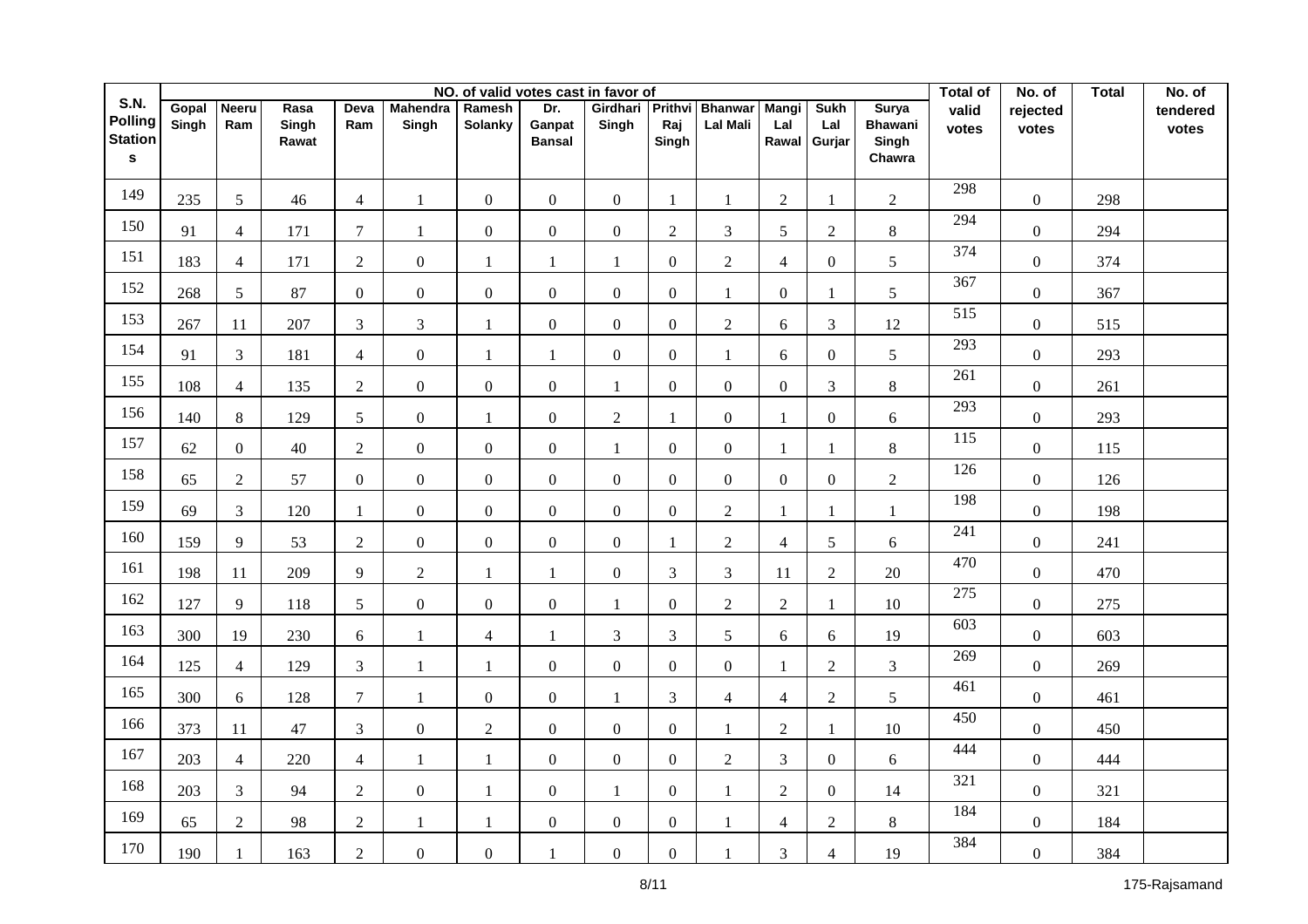|                                                          |                |                     |                        |                |                          |                   |                                | NO. of valid votes cast in favor of |                         |                                   |                              |                              |                                                   | <b>Total of</b>  | No. of            | <b>Total</b> | No. of            |
|----------------------------------------------------------|----------------|---------------------|------------------------|----------------|--------------------------|-------------------|--------------------------------|-------------------------------------|-------------------------|-----------------------------------|------------------------------|------------------------------|---------------------------------------------------|------------------|-------------------|--------------|-------------------|
| S.N.<br><b>Polling</b><br><b>Station</b><br>$\mathbf{s}$ | Gopal<br>Singh | <b>Neeru</b><br>Ram | Rasa<br>Singh<br>Rawat | Deva<br>Ram    | <b>Mahendra</b><br>Singh | Ramesh<br>Solanky | Dr.<br>Ganpat<br><b>Bansal</b> | Girdhari<br>Singh                   | Prithvi<br>Raj<br>Singh | <b>Bhanwar</b><br><b>Lal Mali</b> | <b>Mangi</b><br>Lal<br>Rawal | <b>Sukh</b><br>Lal<br>Gurjar | <b>Surya</b><br><b>Bhawani</b><br>Singh<br>Chawra | valid<br>votes   | rejected<br>votes |              | tendered<br>votes |
| 171                                                      | 142            | $\tau$              | 106                    | $\mathbf{1}$   | $\boldsymbol{0}$         | $\mathbf{0}$      | $\mathbf{0}$                   | $\overline{0}$                      | $\overline{0}$          | $\mathbf{1}$                      | $\mathbf{1}$                 | $\boldsymbol{0}$             | $8\,$                                             | 266              | $\boldsymbol{0}$  | 266          |                   |
| 172                                                      | 270            | 6                   | 90                     | $\mathfrak{Z}$ | $\mathbf{1}$             | $\boldsymbol{0}$  | 1                              | $\mathbf{1}$                        | $\mathbf{1}$            | $\mathbf{1}$                      | $\mathfrak{Z}$               | $\mathbf{2}$                 | 16                                                | 395              | $\boldsymbol{0}$  | 395          |                   |
| 173                                                      | 292            | 14                  | 230                    | $\overline{7}$ | $\overline{2}$           | 1                 | $\mathbf{0}$                   | $\overline{2}$                      | $\mathbf{1}$            | 5                                 | $8\,$                        | $\sqrt{2}$                   | 30                                                | 594              | $\overline{0}$    | 594          |                   |
| 174                                                      | 126            | 6                   | 68                     | $\overline{2}$ | $\overline{0}$           | $\overline{0}$    | $\mathbf{0}$                   | 1                                   | $\Omega$                | $\mathbf{0}$                      | $\mathbf{1}$                 | 3                            | 6                                                 | 213              | $\overline{0}$    | 213          |                   |
| 175                                                      | 168            | 9                   | 134                    | $\overline{2}$ | $\boldsymbol{0}$         | 1                 | $\overline{0}$                 | $\boldsymbol{0}$                    | $\overline{0}$          | $\overline{0}$                    | $\overline{7}$               | $\mathbf{1}$                 | 14                                                | 336              | $\boldsymbol{0}$  | 336          |                   |
| 176                                                      | 394            | 18                  | 144                    | $\overline{4}$ | $\overline{2}$           | $\overline{2}$    | $\mathbf{1}$                   | 1                                   | 3                       | $\overline{4}$                    | $\overline{2}$               | $\overline{4}$               | 14                                                | 593              | $\overline{0}$    | 593          |                   |
| 177                                                      | 88             | $\overline{7}$      | 203                    | $\overline{7}$ | $\boldsymbol{0}$         | 1                 | $\boldsymbol{0}$               | $\boldsymbol{0}$                    | -1                      | 3                                 | $\overline{3}$               | 1                            | 5                                                 | $\overline{319}$ | $\boldsymbol{0}$  | 319          | 1                 |
| 178                                                      | 289            | 9                   | 185                    | 5              | $\overline{2}$           | $\overline{0}$    | $\overline{0}$                 | $\overline{2}$                      | $\Omega$                | $\mathbf{1}$                      | $\mathfrak{Z}$               | 1                            | 19                                                | 516              | $\overline{0}$    | 516          |                   |
| 179                                                      | 161            | $\overline{4}$      | 117                    | $\overline{2}$ | $\overline{0}$           | $\overline{0}$    | $\overline{0}$                 | $\mathbf{1}$                        | $\overline{2}$          | $\mathbf{1}$                      | $\overline{7}$               | 3                            | 14                                                | $\overline{312}$ | $\overline{0}$    | 312          |                   |
| 180                                                      | 131            | 9                   | 118                    | $\overline{4}$ | $\mathbf{1}$             | 1                 | $\mathbf{0}$                   | $\mathbf{1}$                        | 3                       | $\overline{4}$                    | $\overline{4}$               | $\overline{2}$               | 9                                                 | 287              | $\overline{0}$    | 287          |                   |
| 181                                                      | 104            | $\overline{7}$      | 163                    | $\overline{2}$ | $\mathbf{0}$             | 3                 | $\overline{0}$                 | $\mathbf{0}$                        | $\overline{0}$          | $\overline{4}$                    | $\overline{2}$               | $\overline{0}$               | 13                                                | 298              | $\overline{0}$    | 298          |                   |
| 182                                                      | 84             | $\overline{4}$      | 238                    | 12             | $\overline{0}$           | 1                 | $\mathbf{1}$                   | $\boldsymbol{0}$                    | $\overline{2}$          | $\mathbf{1}$                      | 6                            | $\mathbf{1}$                 | $\overline{4}$                                    | 354              | $\boldsymbol{0}$  | 354          |                   |
| 183                                                      | 302            | 12                  | 223                    | 6              | $\mathbf{1}$             | $\boldsymbol{0}$  | $\overline{2}$                 | $\boldsymbol{0}$                    | $\overline{0}$          | $\mathbf{1}$                      | $\overline{4}$               | $\overline{2}$               | 9                                                 | 562              | $\overline{0}$    | 562          |                   |
| 184                                                      | 290            | 10                  | 153                    | 6              | $\overline{2}$           | 1                 | $\overline{0}$                 | $\mathbf{0}$                        | $\Omega$                | $\mathbf{1}$                      | $\overline{4}$               | $\overline{4}$               | 15                                                | 486              | $\overline{0}$    | 486          |                   |
| 185                                                      | 455            | 9                   | 6                      | $\overline{0}$ | $\overline{0}$           | $\mathbf{0}$      | $\overline{2}$                 | $\mathbf{1}$                        | $\Omega$                | $\Omega$                          | $\overline{2}$               | 6                            | 19                                                | 500              | $\overline{0}$    | 500          |                   |
| 186                                                      | 159            | $\mathfrak{Z}$      | 222                    | $\mathfrak{Z}$ | $\mathbf{1}$             | $\overline{0}$    | $\overline{0}$                 | 3                                   | $\overline{2}$          | $\overline{2}$                    | 5                            | $\overline{2}$               | 17                                                | 419              | $\overline{0}$    | 419          |                   |
| 187                                                      | 158            | $\mathfrak{Z}$      | 199                    | 3              | $\mathbf{0}$             | $\boldsymbol{0}$  | $\overline{0}$                 | $\mathbf{1}$                        | $\mathbf{1}$            | 1                                 | $\overline{4}$               | $\overline{2}$               | 8                                                 | 380              | $\boldsymbol{0}$  | 380          |                   |
| 188                                                      | 201            | $\overline{4}$      | 199                    | $\overline{4}$ | 3                        | $\mathbf{0}$      | $\overline{0}$                 | $\mathbf{1}$                        | $\overline{0}$          | 1                                 | 1                            | $\overline{2}$               | 16                                                | 432              | $\boldsymbol{0}$  | 432          |                   |
| 189                                                      | 176            | 6                   | 105                    | $\overline{4}$ | $\overline{2}$           | $\mathbf{0}$      | $\overline{0}$                 | $\mathbf{1}$                        | $\mathbf{1}$            | $\mathbf{1}$                      | $\overline{0}$               | $\overline{0}$               | 9                                                 | 305              | $\boldsymbol{0}$  | 305          |                   |
| 190                                                      | 197            | 12                  | 32                     | $\mathbf{1}$   | $\boldsymbol{0}$         | $\overline{0}$    | $\overline{0}$                 | $\mathbf{1}$                        | $\Omega$                | $\boldsymbol{0}$                  | $\mathbf{1}$                 | $\overline{2}$               | $8\,$                                             | 254              | $\boldsymbol{0}$  | 254          |                   |
| 191                                                      | 121            | $\overline{4}$      | 52                     | $\mathbf{1}$   | $\mathbf{0}$             | $\mathbf{0}$      | $\mathbf{1}$                   | $\boldsymbol{0}$                    | $\Omega$                | $\mathbf{0}$                      | $\overline{0}$               | $\overline{0}$               | 6                                                 | 185              | $\boldsymbol{0}$  | 185          |                   |
| 192                                                      | 293            | 10                  | 200                    | 3              | 1                        | 1                 | $\mathbf{1}$                   | 1                                   | $\mathbf{1}$            |                                   | 5                            | $\mathbf{1}$                 | 10                                                | 528              | $\boldsymbol{0}$  | 528          |                   |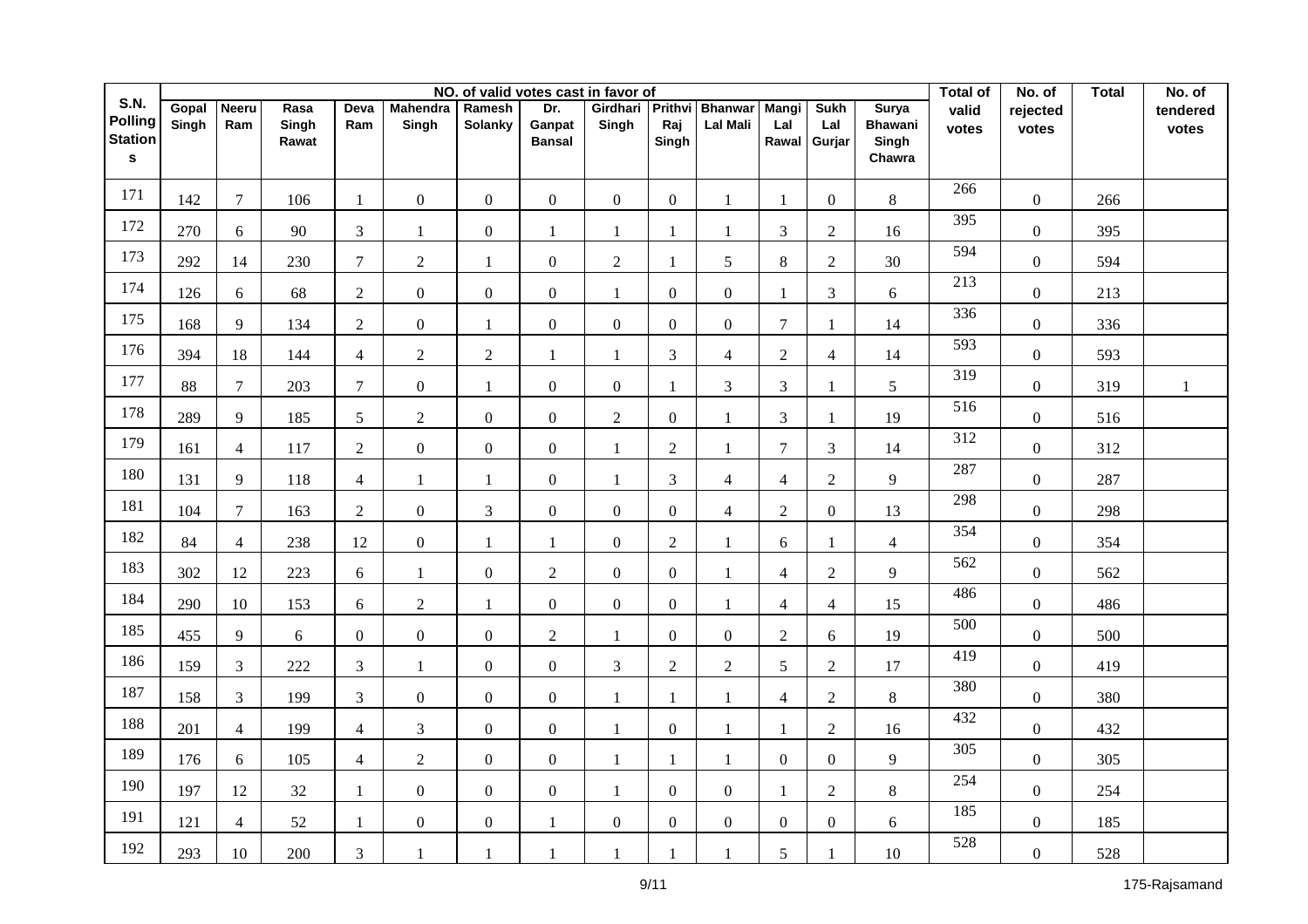|                                                                 |                | NO. of valid votes cast in favor of |                        |                 |                          |                   |                                |                           |                |                            |                       |                              |                                                   |                  | No. of            | <b>Total</b> | No. of            |
|-----------------------------------------------------------------|----------------|-------------------------------------|------------------------|-----------------|--------------------------|-------------------|--------------------------------|---------------------------|----------------|----------------------------|-----------------------|------------------------------|---------------------------------------------------|------------------|-------------------|--------------|-------------------|
| <b>S.N.</b><br><b>Polling</b><br><b>Station</b><br>$\mathbf{s}$ | Gopal<br>Singh | <b>Neeru</b><br>Ram                 | Rasa<br>Singh<br>Rawat | Deva<br>Ram     | <b>Mahendra</b><br>Singh | Ramesh<br>Solanky | Dr.<br>Ganpat<br><b>Bansal</b> | Girdhari Prithvi<br>Singh | Raj<br>Singh   | Bhanwar<br><b>Lal Mali</b> | Mangi<br>Lal<br>Rawal | <b>Sukh</b><br>Lal<br>Gurjar | <b>Surya</b><br><b>Bhawani</b><br>Singh<br>Chawra | valid<br>votes   | rejected<br>votes |              | tendered<br>votes |
| 193                                                             | 402            | $8\,$                               | 187                    | $\overline{4}$  | 1                        | $\overline{0}$    | $\overline{0}$                 | $\overline{0}$            | $\overline{0}$ | $\overline{0}$             | 1                     | 1                            | 11                                                | 615              | $\overline{0}$    | 615          |                   |
| 194                                                             | 171            | 5                                   | 294                    | $\overline{4}$  | $\overline{2}$           | $\mathbf{0}$      | $\mathbf{1}$                   | 3                         | 5              | 8                          | $\overline{4}$        | $\overline{4}$               | 10                                                | 511              | $\overline{0}$    | 511          |                   |
| 195                                                             | 165            | 11                                  | 306                    | 8               | 1                        | $\overline{0}$    | $\overline{0}$                 | 1                         | -1             | $\overline{4}$             | 20                    | $\overline{4}$               | 26                                                | 547              | $\overline{0}$    | 547          |                   |
| 196                                                             | 160            | 5                                   | 122                    | 2               | $\overline{0}$           | $\overline{2}$    | $\overline{0}$                 | $\mathbf{1}$              | $\mathbf{1}$   | $\mathbf{1}$               | $\overline{4}$        | $\overline{2}$               | 9                                                 | 309              | $\overline{0}$    | 309          |                   |
| 197                                                             | 136            | 3                                   | 53                     | $\overline{2}$  | $\boldsymbol{0}$         | $\boldsymbol{0}$  | $\overline{0}$                 | $\boldsymbol{0}$          | $\overline{0}$ | $\overline{0}$             | $\overline{4}$        | $\overline{0}$               | 5                                                 | 203              | $\overline{0}$    | 203          |                   |
| 198                                                             | 159            | 9                                   | 157                    | $\mathfrak{Z}$  | $\mathbf{1}$             | $\mathbf{1}$      | $\mathbf{1}$                   | $\mathbf{1}$              | $\mathbf{1}$   | 2                          | $\overline{0}$        | $\overline{2}$               | 10                                                | 347              | $\overline{0}$    | 347          |                   |
| 199                                                             | 176            | $\overline{7}$                      | 139                    | $5\overline{)}$ | $\overline{0}$           | $\mathbf{0}$      | $\mathbf{0}$                   | $\boldsymbol{0}$          | $\overline{2}$ | $\overline{2}$             |                       | $\overline{2}$               | 6                                                 | 340              | $\overline{0}$    | 340          |                   |
| 200                                                             | 248            | $5\overline{)}$                     | 171                    | 5 <sup>5</sup>  | $\overline{0}$           | $\boldsymbol{0}$  | $\overline{0}$                 | $\mathbf{1}$              | $\Omega$       | $\mathbf{1}$               | 10                    | $\overline{7}$               | 26                                                | 474              | $\overline{0}$    | 474          |                   |
| 201                                                             | 73             | $\mathbf{1}$                        | 70                     | $\overline{4}$  | $\mathbf{1}$             | $\overline{0}$    | $\overline{0}$                 | $\overline{0}$            | $\overline{0}$ | $\mathbf{1}$               | $\overline{2}$        | $\overline{2}$               | 1                                                 | 155              | $\overline{0}$    | 155          |                   |
| 202                                                             | 290            | 11                                  | 116                    | 8               | $\sqrt{2}$               | $\mathbf{0}$      | $\overline{2}$                 | $\boldsymbol{0}$          | $\overline{0}$ | $\overline{2}$             | $\overline{2}$        | $\mathbf{1}$                 | 9                                                 | 443              | $\overline{0}$    | 443          |                   |
| 203                                                             | 199            | $\overline{4}$                      | 50                     | $\Omega$        | $\overline{0}$           | $\boldsymbol{0}$  | $\overline{0}$                 | 1                         | $\Omega$       | $\overline{0}$             |                       | 1                            | $\overline{4}$                                    | 260              | $\overline{0}$    | 260          |                   |
| 204                                                             | 229            | $\mathbf{1}$                        | 65                     | 2               | $\overline{2}$           | $\mathbf{0}$      | $\overline{0}$                 | $\overline{3}$            | $\Omega$       | 5                          |                       | $\mathbf{1}$                 | 16                                                | $\overline{325}$ | $\overline{0}$    | 325          |                   |
| 205                                                             | 245            | 5                                   | 75                     | -1              | $\boldsymbol{0}$         | $\mathbf{1}$      | 1                              | $\mathbf{0}$              | $\overline{2}$ | $\overline{0}$             | $\sqrt{2}$            | $\overline{0}$               | 10                                                | 342              | $\overline{0}$    | 342          |                   |
| 206                                                             | 287            | 10                                  | 203                    | $\overline{2}$  | 1                        | $\boldsymbol{0}$  | $\overline{2}$                 | 1                         | $\Omega$       |                            | 2                     | 3                            | 8                                                 | 520              | $\overline{0}$    | 520          |                   |
| 207                                                             | 208            | 6                                   | 98                     | $\overline{2}$  | $\boldsymbol{0}$         | $\mathbf{0}$      | $\mathbf{0}$                   | $\mathbf{0}$              | $\overline{0}$ | $\overline{2}$             |                       | $\mathbf{1}$                 | 6                                                 | 324              | $\overline{0}$    | 324          |                   |
| 208                                                             | 245            | 5 <sup>5</sup>                      | 119                    | $\overline{2}$  | $\mathbf{1}$             | 1                 | $\overline{0}$                 | 1                         | $\mathbf{1}$   | $\mathbf{1}$               | 1                     | $\overline{0}$               | $\mathfrak{Z}$                                    | 380              | $\mathbf{0}$      | 380          |                   |
| 209                                                             | 254            | 12                                  | 106                    | $\overline{2}$  | 1                        | $\boldsymbol{0}$  | $\overline{0}$                 | $\boldsymbol{0}$          | $\overline{0}$ | $\overline{0}$             | $\mathfrak{Z}$        | $\mathbf{1}$                 | 16                                                | 395              | $\overline{0}$    | 395          |                   |
| 210                                                             | 88             | 5 <sup>5</sup>                      | 54                     | $\overline{0}$  | $\overline{0}$           | $\boldsymbol{0}$  | $\mathbf{0}$                   | $\boldsymbol{0}$          | $\overline{0}$ | $\overline{2}$             | $\overline{0}$        | $\boldsymbol{0}$             | $\mathfrak{S}$                                    | 154              | $\overline{0}$    | 154          |                   |
| 211                                                             | 133            | $\overline{4}$                      | 99                     |                 | $\boldsymbol{0}$         | $\boldsymbol{0}$  | $\overline{0}$                 | $\boldsymbol{0}$          | $\overline{0}$ | $\mathfrak{2}$             | $\overline{2}$        | $\overline{0}$               | $\mathbf{1}$                                      | 242              | $\mathbf{0}$      | 242          |                   |